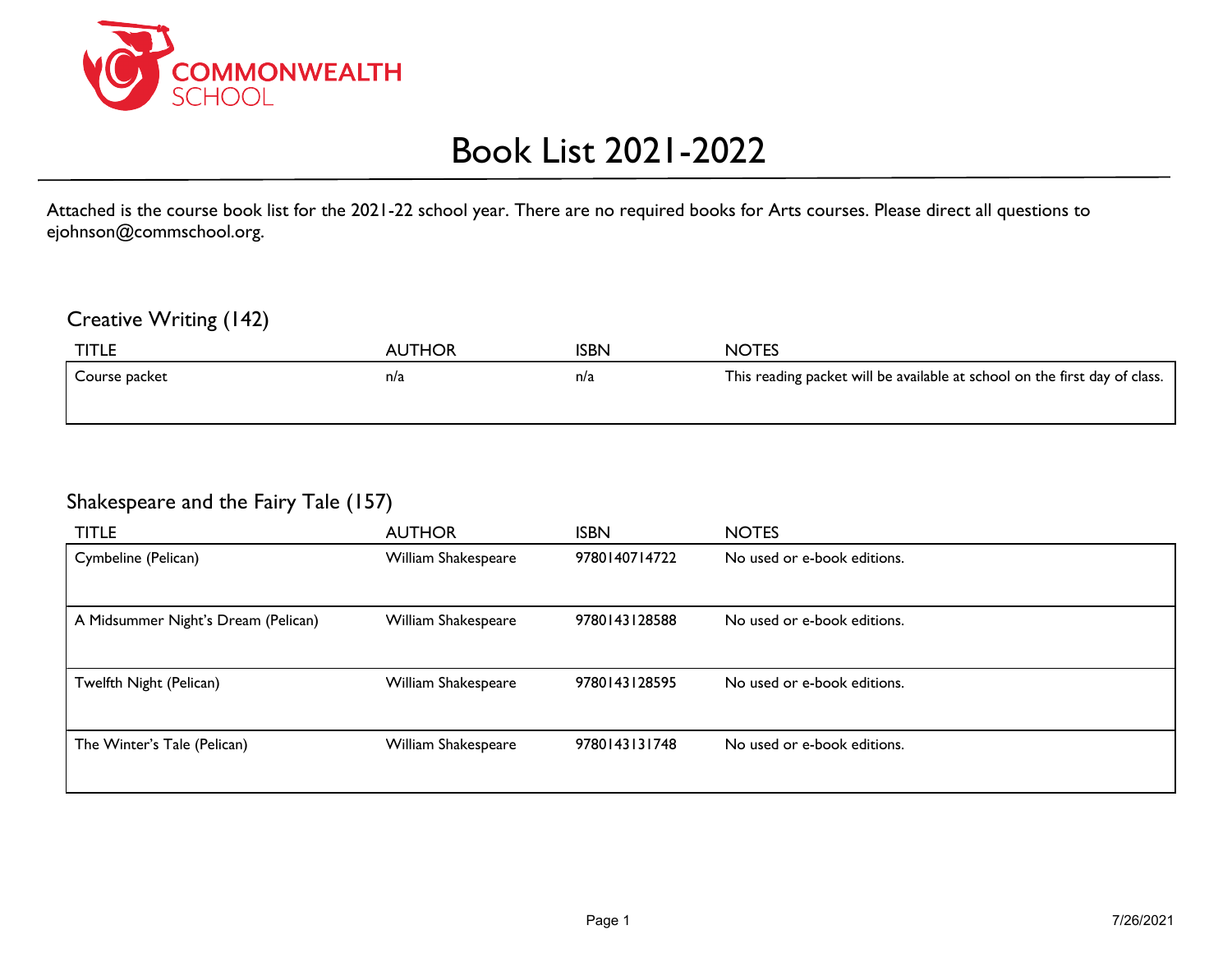# Ancient History (201)

| <b>TITLE</b>                                                                            | <b>AUTHOR</b>                                | <b>ISBN</b>                                 | <b>NOTES</b>                                                                             |
|-----------------------------------------------------------------------------------------|----------------------------------------------|---------------------------------------------|------------------------------------------------------------------------------------------|
| The Essential Iliad                                                                     | Homer                                        | 0872205428                                  | This is the required summer reading book for this course. No used<br>or e-book editions. |
| World History, Vol. 1: To 1800 (9th ed.)                                                | William J. Duiker &<br>Jackson J. Spielvogel | 9781337401050<br>(print)<br>$0701227670657$ | Used and e-book editions okay. (You can purchase an e-book from<br>the publisher.)       |
| Alexander The Great: Selections from Arrian.<br>Diodorus, Plutarch, and Quintus Curtius | James Romm, ed.                              | 9780872207271                               | No used or e-book editions.                                                              |
| The Roman World: A Sourcebook                                                           | David Cherry                                 | 9780631217848                               | No used or e-book editions.                                                              |
| A Pocket Guide to Writing in History (10th<br>ed.)                                      | Mary Lynn Rampolla                           | 978319244415                                | Used and e-book editions okay.                                                           |
| It Was the Best of Sentences, It Was the<br><b>Worst of Sentences</b>                   | June Casagrande                              | 9781580087407                               | Used and e-book editions okay.                                                           |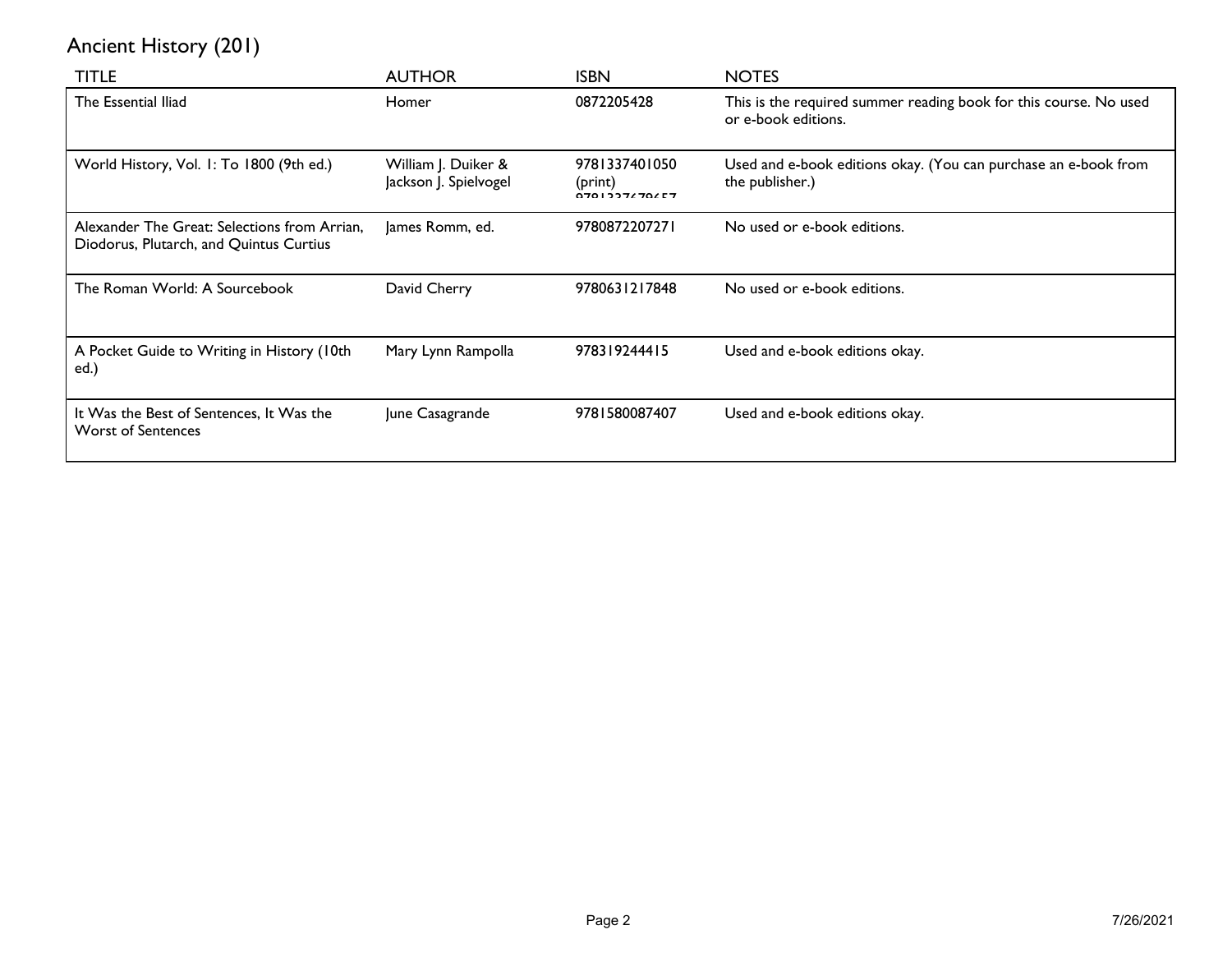# Medieval World History (202)

| <b>TITLE</b>                  | <b>AUTHOR</b>   | <b>ISBN</b>   | <b>NOTES</b>                                                           |
|-------------------------------|-----------------|---------------|------------------------------------------------------------------------|
| The Arabian Nights            | n/a             | 9780393331660 | This was one of the choices for summer reading in this course.         |
| The Inferno                   | Dante Alighieri | 0374524521    | This was one of the choices for summer reading in this course.         |
| Sundiata: An Epic of Old Mali | D. T. Niane     | 0582264758    | This was one of the choices for summer reading in this course.         |
| Tao Te Ching                  | Lao-Tse         | 9780872202320 | This was one of the choices for summer reading in this course.         |
| Medieval Societies (textbook) | Barbara Grant   | n/a           | This textbook will be available at school on the first day of class.   |
| Medieval Sourcebook           | n/a             | n/a           | This sourcebook will be available at school on the first day of class. |

# United States History (203)

| TITLE                                                                      | <b>AUTHOR</b>         | <b>ISBN</b>   | <b>NOTES</b>                                                                                                                                            |
|----------------------------------------------------------------------------|-----------------------|---------------|---------------------------------------------------------------------------------------------------------------------------------------------------------|
| Changes in the Land: Indians, Colonists, and<br>the Ecology of New England | <b>William Cronon</b> | 9780809001583 | This is the required summer reading for this course. No need to buy<br>this book; reading a copy from the library is just fine.                         |
| Sourcebook                                                                 | n/a                   | n/a           | This sourcebook will be available at school on the first day of class.                                                                                  |
| Give Me Liberty! (OPTIONAL)                                                | Eric Foner            | n/a           | This book is NOT required, but any edition may be used by students<br>for reference or studying for the AP. Copies will be available in the<br>library. |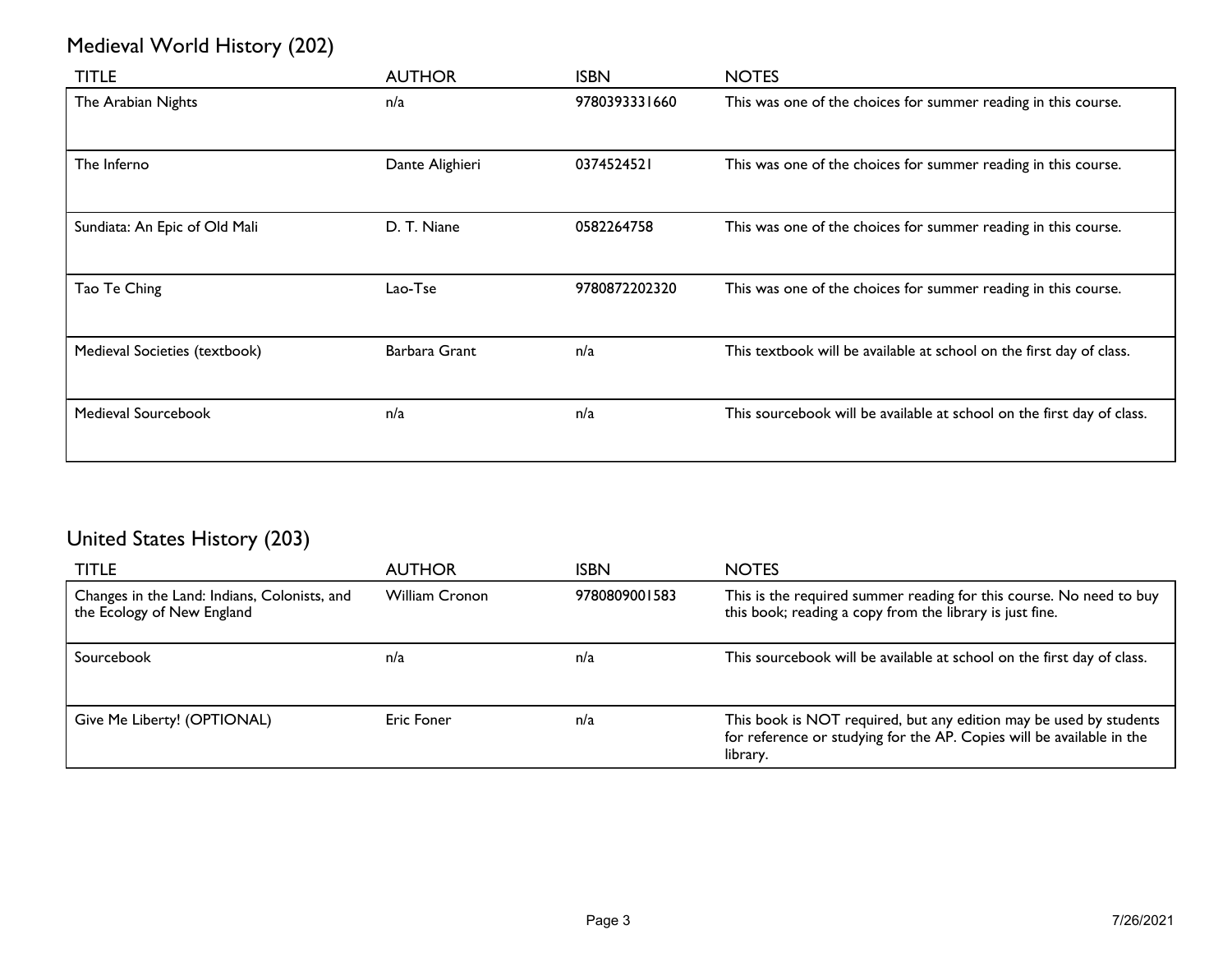# United States History since 1865 (204)

| <b>TITLE</b>                | <b>AUTHOR</b>      | <b>ISBN</b>   | <b>NOTES</b>                                                                                                                                            |
|-----------------------------|--------------------|---------------|---------------------------------------------------------------------------------------------------------------------------------------------------------|
| <b>These Truths</b>         | Jill Lepore        | 9780393635249 | This is the required summer reading for this course.                                                                                                    |
| Citizen 13660               | Miné Okubo         | 9780295993546 | Used okay.                                                                                                                                              |
| A Raisin in the Sun         | Lorraine Hansberry | 9780679755333 | Used okay.                                                                                                                                              |
| Sourcebook                  | n/a                | n/a           | This sourcebook will be available at school on the first day of class.                                                                                  |
| Give Me Liberty! (OPTIONAL) | Eric Foner         | n/a           | This book is NOT required, but any edition may be used by students<br>for reference or studying for the AP. Copies will be available in the<br>library. |

# City of Boston (221)

| <b>TITLE</b> | <b>AUTHOR</b> | ISBN | <b>NOTES</b>                                                           |
|--------------|---------------|------|------------------------------------------------------------------------|
| Sourcebook   | n/a           | n/a  | This sourcebook will be available at school on the first day of class. |
|              |               |      |                                                                        |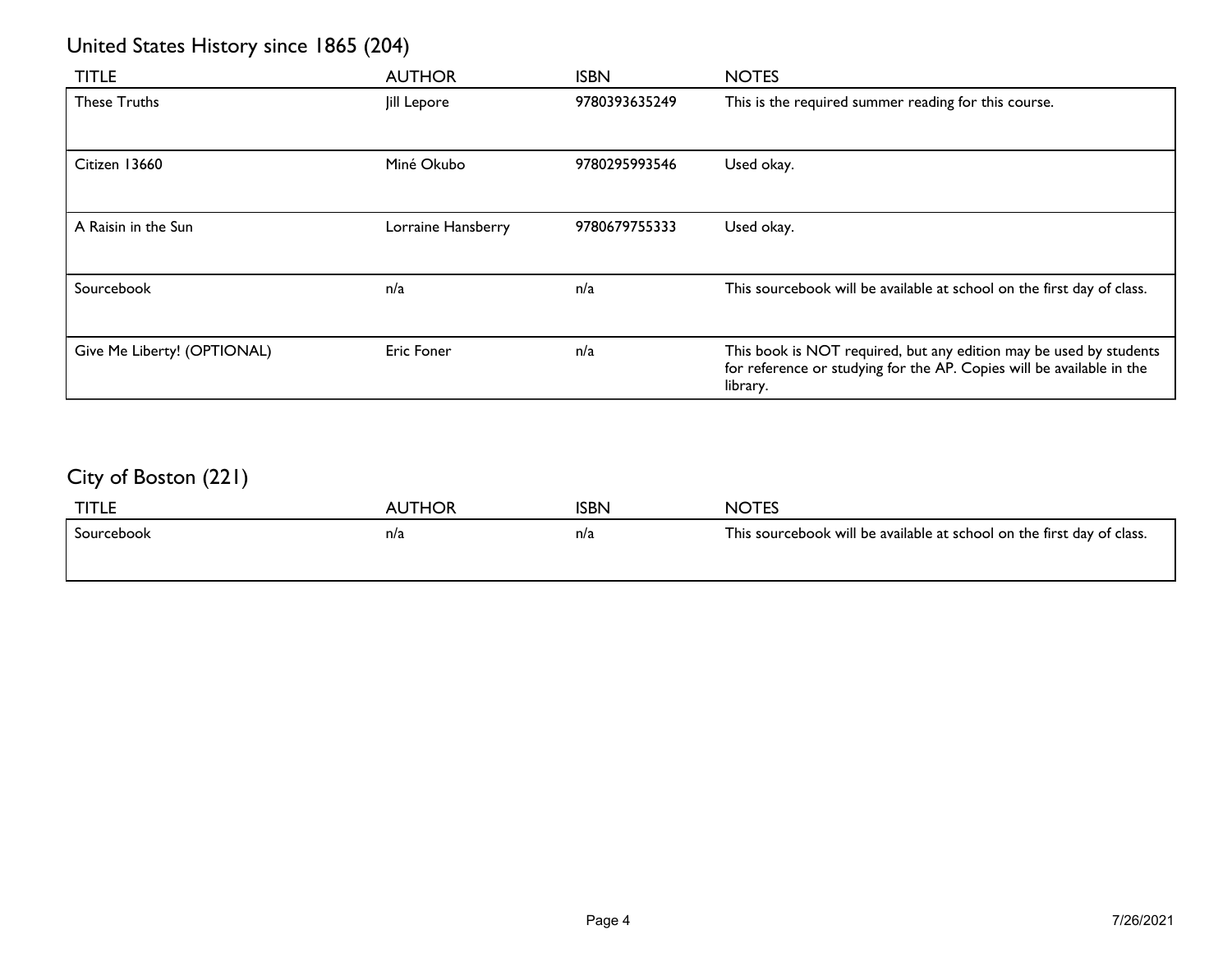Economics (231)

| <b>TITLE</b>                                | <b>AUTHOR</b>                         | <b>ISBN</b>   | <b>NOTES</b>                                        |
|---------------------------------------------|---------------------------------------|---------------|-----------------------------------------------------|
| <b>Naked Economics</b>                      | Charles Wheelan                       | 9780393337648 | This is the required summer reading for this class. |
|                                             |                                       |               |                                                     |
| Economics: Principles and Policy (14th ed.) | William J. Baumol & Alan<br>S. Binder | 9781337696326 | Used and e-book editions okay.                      |
| A Random Walk Down Wall Street (12th ed.)   | Burton G. Malkiel                     | 9780393358384 | Used books okay. No e-book editions.                |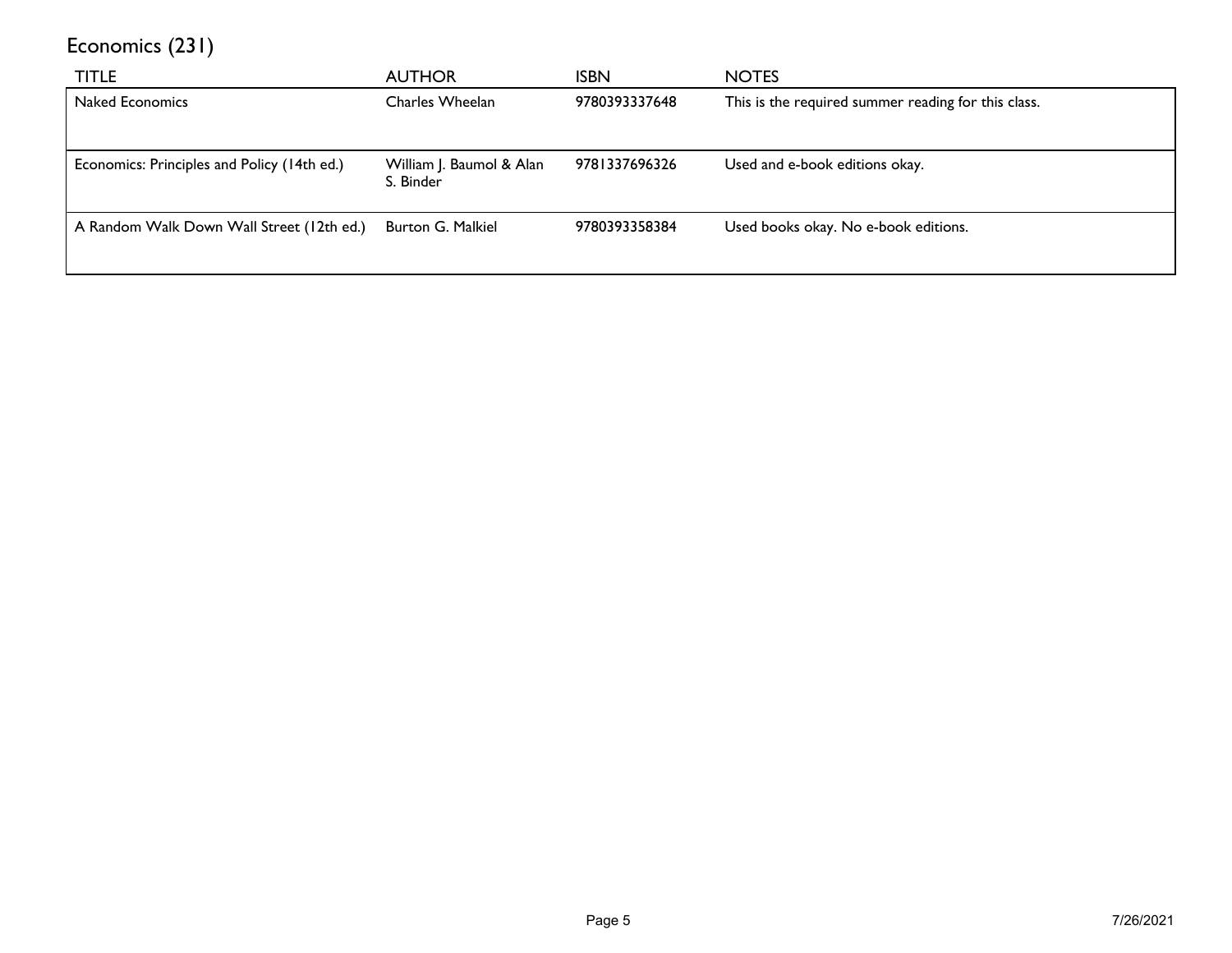| <b>TITLE</b>                                                                             | <b>AUTHOR</b>                        | <b>ISBN</b>   | <b>NOTES</b>                                                                                                |
|------------------------------------------------------------------------------------------|--------------------------------------|---------------|-------------------------------------------------------------------------------------------------------------|
| The Pursuit of Glory: The Five Revolutions<br>that Made Modern Europe                    | Tim Blanning                         | 9781101202456 | This is the required summer reading for this course.                                                        |
| Western Civilizations (20th ed.) (Vol. 2)                                                | Joshua Cole &                        | 9780393418880 | Used and e-book editions okay.                                                                              |
| Discovering the Western Past: A Look at the<br>Evidence, Volume II: Since 1500 (7th ed.) | Merry E. Wiesner-Hanks,<br>et al.    | 978111837174  | E-book editions okay. No used copies.                                                                       |
| Epidemics and Society: From the Black Death<br>to the Present                            | Frank M. Snowden                     | 9780300256390 | Used books okay. No e-book editions.                                                                        |
| The Landscape of History                                                                 | John Lewis Gaddis                    | 9780195171570 | Used and e-book editions okay.                                                                              |
| Where Have All the Soldiers Gone?: The<br>Transformation of Modern Europe                | James J. Sheehan                     | 9780547086330 | Used books okay. No e-book editions.                                                                        |
| The World of Yesterday                                                                   | Stefan Zweig; Anthea Bell,<br>trans. | 9780803226616 | No used or e-book editions.                                                                                 |
| Collins Atlas of 20th Century History                                                    | Richard Overy, ed.                   | 9780060890728 | Used and e-book editions okay.                                                                              |
| A Pocket Guide to Writing in History (10th<br>ed.)                                       | Mary Lynn Rampolla                   | 978319244415  | Used and e-book editions okay. If you have an earlier edition from<br>Ancient History, that is fine to use. |
| Sourcebook                                                                               | n/a                                  | n/a           | This sourcebook will be available at school on the first day of class.                                      |

# Modern European History (232)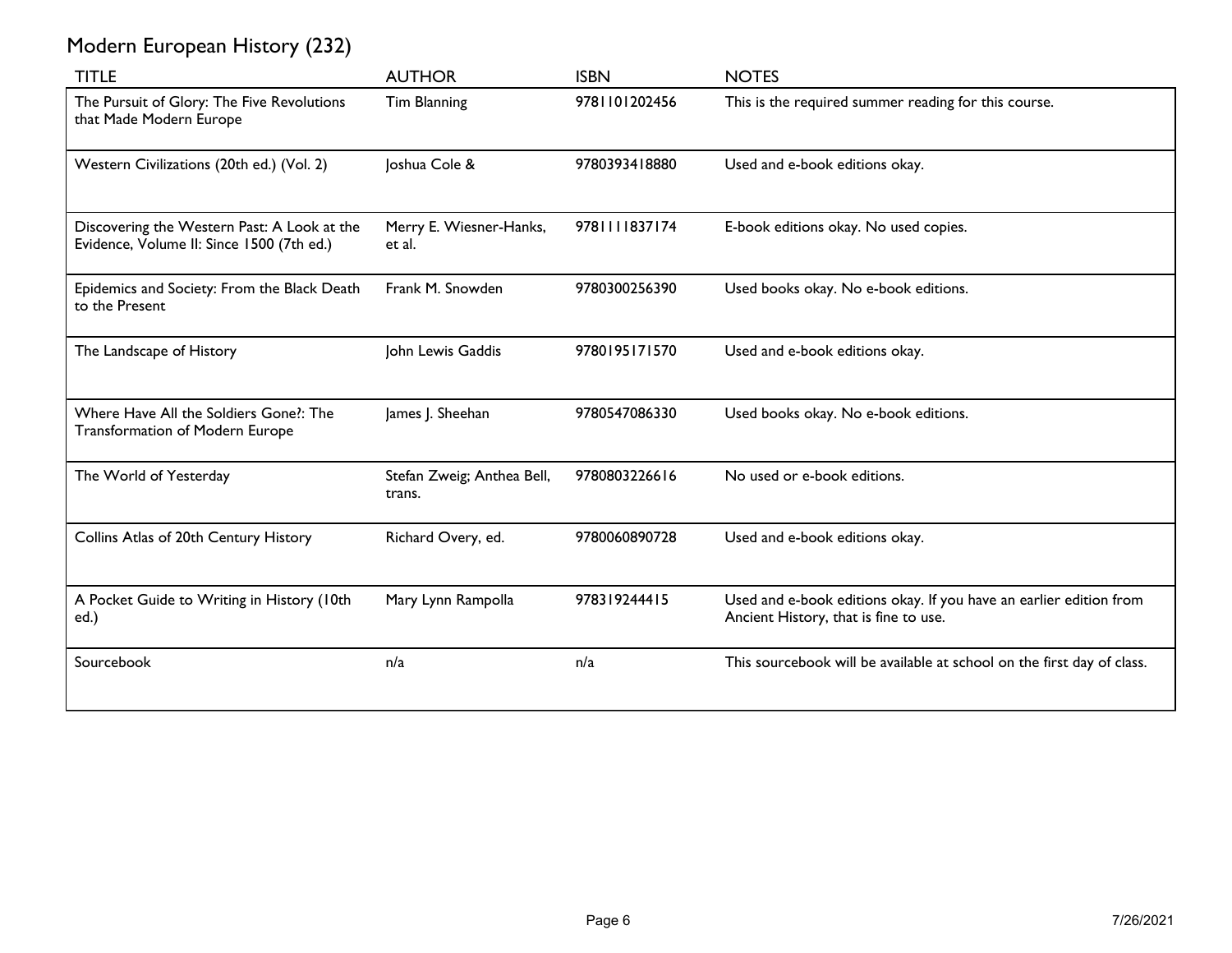# Bible-as-History/Bible-as-Bible (243)

| <b>TITLE</b>                     | <b>AUTHOR</b>                     | <b>ISBN</b>   | <b>NOTES</b>                                                                                                          |
|----------------------------------|-----------------------------------|---------------|-----------------------------------------------------------------------------------------------------------------------|
| Genesis                          | <b>Robert Alter</b>               | 9780393316704 | This is the required summer reading for this course and will be used<br>in class as well. No used or e-book editions. |
| The Book of Job                  | Stephen Mitchell                  | 9780060969592 | No used or e-book editions.                                                                                           |
| The Gospel of Judas (2nd ed.)    | Rodolphe Kasser & Marvin<br>Meyer | 9781426200489 | Used books okay. No e-book editions.                                                                                  |
| The New Testament: A Translation | David Bentley Hart                | 9780300248449 | No used or e-book editions.                                                                                           |
| Sourcebooks                      | n/a                               | n/a           | Sourcebooks will be handed out in class.                                                                              |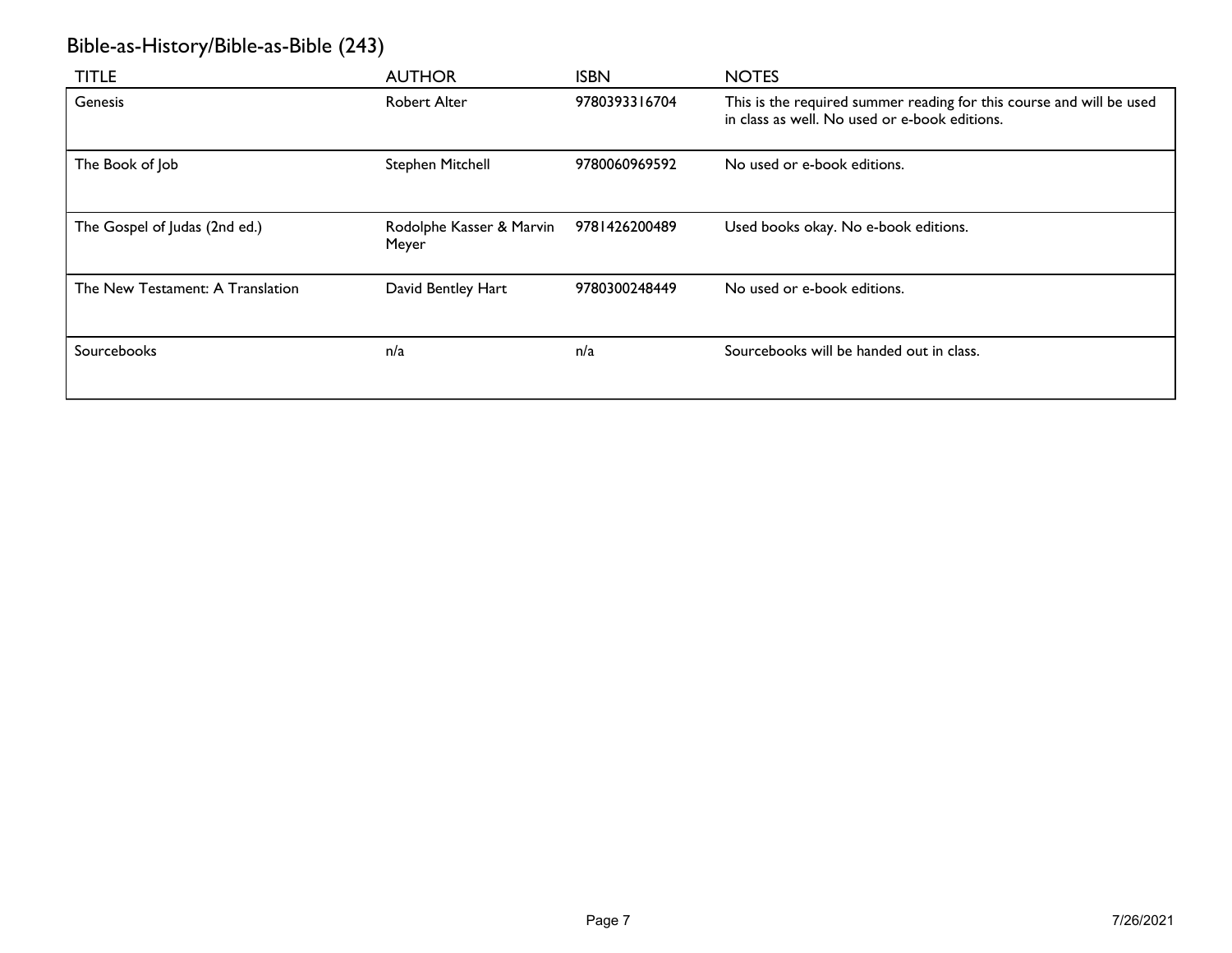# The World Since 1945 (247)

| <b>TITLE</b>                                             | <b>AUTHOR</b>         | <b>ISBN</b>   | <b>NOTES</b>                                                           |
|----------------------------------------------------------|-----------------------|---------------|------------------------------------------------------------------------|
| Year Zero: A History of 1945                             | lan Buruma            | 9780143125976 | This is the required summer reading book for this course.              |
| The World Transformed: 1945 to the Present<br>(2nd ed.)  | Michael H. Hunt       | 9780199371020 | No used or e-book editions.                                            |
| The World Transformed: A Documentary<br>Reader (2nd ed.) | Michael H. Hunt       | 9780199371037 | No used or e-book editions.                                            |
| ISIS: The State of Terror                                | Jessica Stern         | 9780062395559 | No used or e-book editions.                                            |
| My Promised Land                                         | Ari Shavit            | 9780385521710 | No used or e-book editions.                                            |
| Nothing to Envy: Ordinary Lives in North<br>Korea        | <b>Barbara Demick</b> | 9780385523912 | No used or e-book editions.                                            |
| The Search for Al Qaeda                                  | <b>Bruce Riedel</b>   | 9780815704515 | No used or e-book editions.                                            |
| Collins Atlas of 20th Century History                    | Richard Overy, ed.    | 9780060890728 | Used and e-book editions okay.                                         |
| Sourcebook                                               | n/a                   | n/a           | This sourcebook will be available at school on the first day of class. |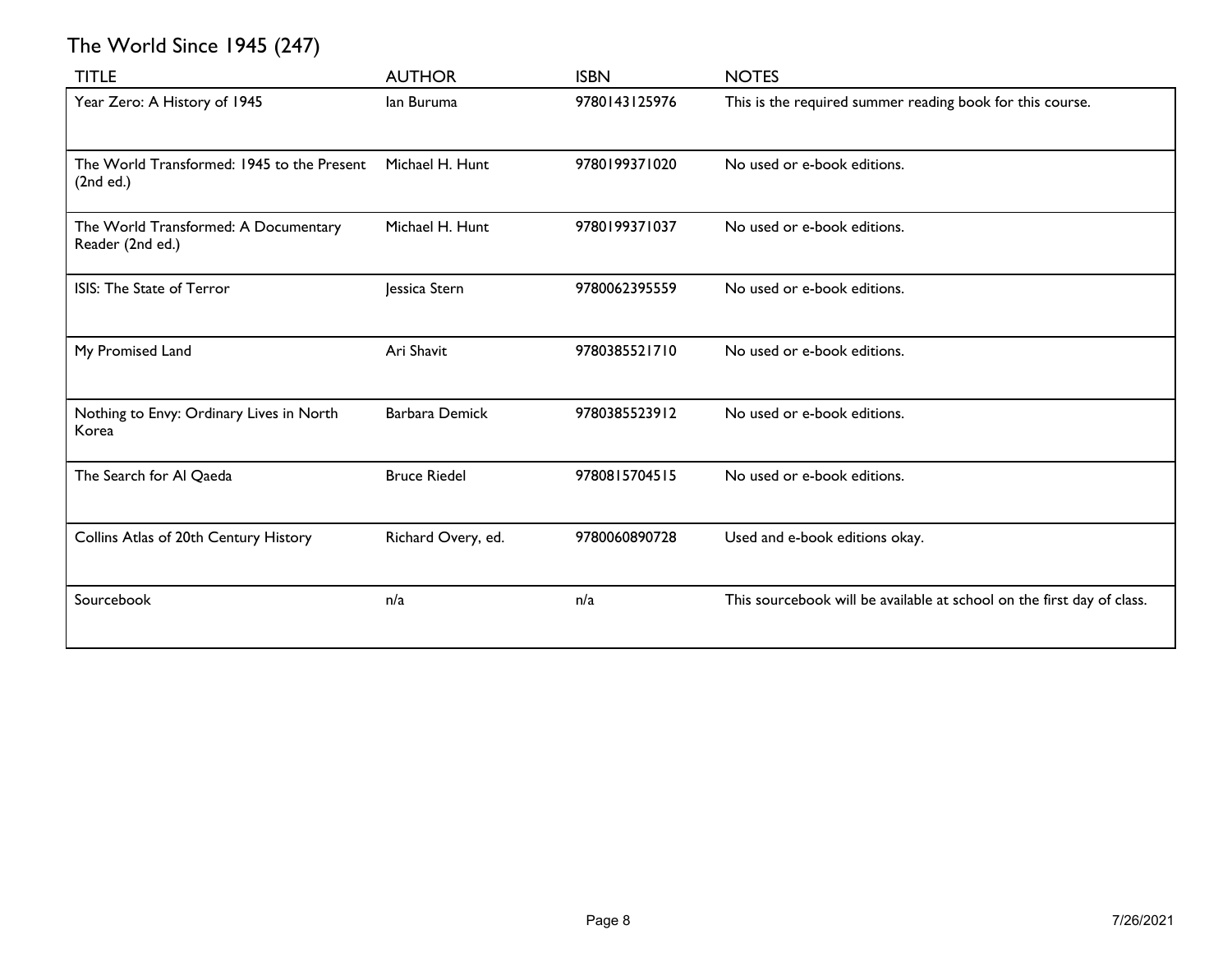# Mesoamerica (251)

| <b>TITLE</b>                                       | <b>AUTHOR</b>                    | <b>ISBN</b>   | <b>NOTES</b>                   |
|----------------------------------------------------|----------------------------------|---------------|--------------------------------|
| The Maya (9th ed.)                                 | Michael Coe & Stephen<br>Houston | 9780500291887 | Used okay. No e-book editions. |
| Mexico: From the Olmecs to the Aztecs (8th<br>ed.) | Michael Coe, et al.              | 9780500841785 | Used okay. No e-book editions. |
| The Popol Vuh                                      | Michael Bazzett                  | 9781571314680 | Used okay. No e-book editions. |

# French 1 (301)

| TITLE              | <b>AUTHOR</b>      | 'SBN          | <b>NOTES</b>                                                                                                                                                                                                        |
|--------------------|--------------------|---------------|---------------------------------------------------------------------------------------------------------------------------------------------------------------------------------------------------------------------|
| Liaisons (3rd ed.) | Wynne Wong, et al. | 9780357102343 | It is important to purchase the bundle through Cengage (link on the<br>course book webpage) and to select the bundle that includes a loose-<br>leaf copy, online access, and accessibility for a period of 4 terms. |

# French 2 (302)

| <b>TITLE</b>       | <b>AUTHOR</b>      | <b>ISBN</b>   | <b>NOTES</b>                                                                                                                                                                                                        |
|--------------------|--------------------|---------------|---------------------------------------------------------------------------------------------------------------------------------------------------------------------------------------------------------------------|
| Liaisons (3rd ed.) | Wynne Wong, et al. | 9780357102343 | It is important to purchase the bundle through Cengage (link on the<br>course book webpage) and to select the bundle that includes a loose-<br>leaf copy, online access, and accessibility for a period of 4 terms. |

# French 3 (303)

| <b>TITLE</b>     | AUTHOR             | <b>ISBN</b>   | <b>NOTES</b>                                                                                                                                                                                                        |
|------------------|--------------------|---------------|---------------------------------------------------------------------------------------------------------------------------------------------------------------------------------------------------------------------|
| Encore (2nd ed.) | Wynne Wong, et al. | 9780357014226 | It is important to purchase the bundle through Cengage (link on the<br>course book webpage) and to select the bundle that includes a loose-<br>leaf copy, online access, and accessibility for a period of 4 terms. |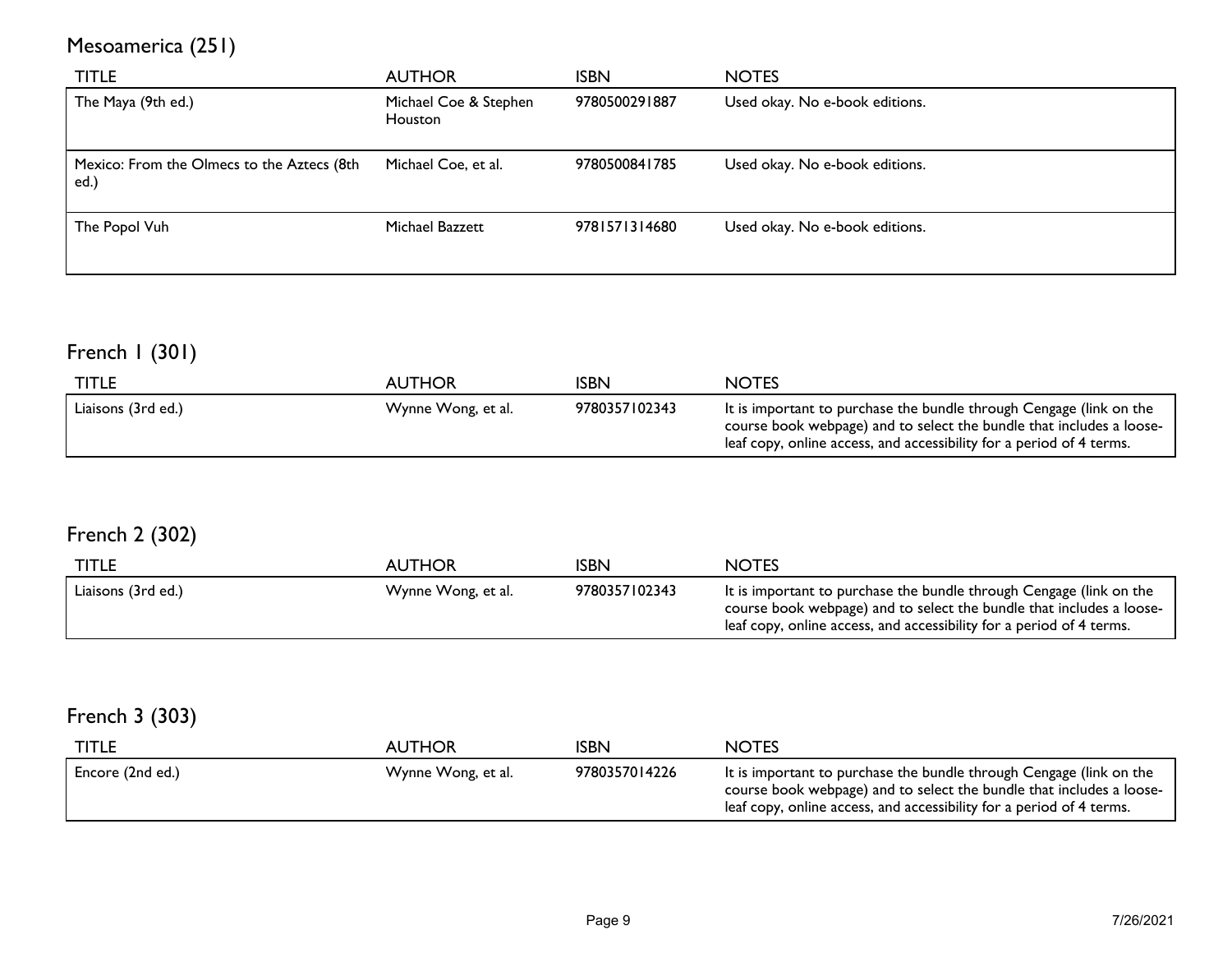# French 4 Conversation (304)

| <b>TITLE</b>                | <b>AUTHOR</b>    | <b>ISBN</b>   | <b>NOTES</b>                   |
|-----------------------------|------------------|---------------|--------------------------------|
| La farce de maître Pathelin | Anonymous        | 9782035893024 | Used okay. No e-book editions. |
| Les fourberies de Scapin    | Molière          | 9782035834195 | Used okay. No e-book editions. |
| L'illusion comique          | Pierre Corneille | 9782035867919 | Used okay. No e-book editions. |
| Le mariage de Figaro        | Beaumarchais     | 9791035805326 | Used okay. No e-book editions. |

# French 4 Literature (305)

| <b>TITLE</b>                                 | <b>AUTHOR</b>       | <b>ISBN</b>   | <b>NOTES</b>                                  |
|----------------------------------------------|---------------------|---------------|-----------------------------------------------|
| Candide                                      | Voltaire            | 9782035866011 | Used okay. No e-book editions.                |
|                                              |                     |               |                                               |
| Le Misanthrope                               | Molière             | 9782218959295 | Used okay. No e-book editions.                |
|                                              |                     |               |                                               |
| La princesse de Montpensier                  | Madame de Lafayette | 9782070462797 | Used okay. No e-book editions.                |
|                                              |                     |               |                                               |
| Tâches d'encre: French Composition (4th ed.) | H. Jay Siskin       | 9781305580282 | Used (but unmarked) and e-book editions okay. |
|                                              |                     |               |                                               |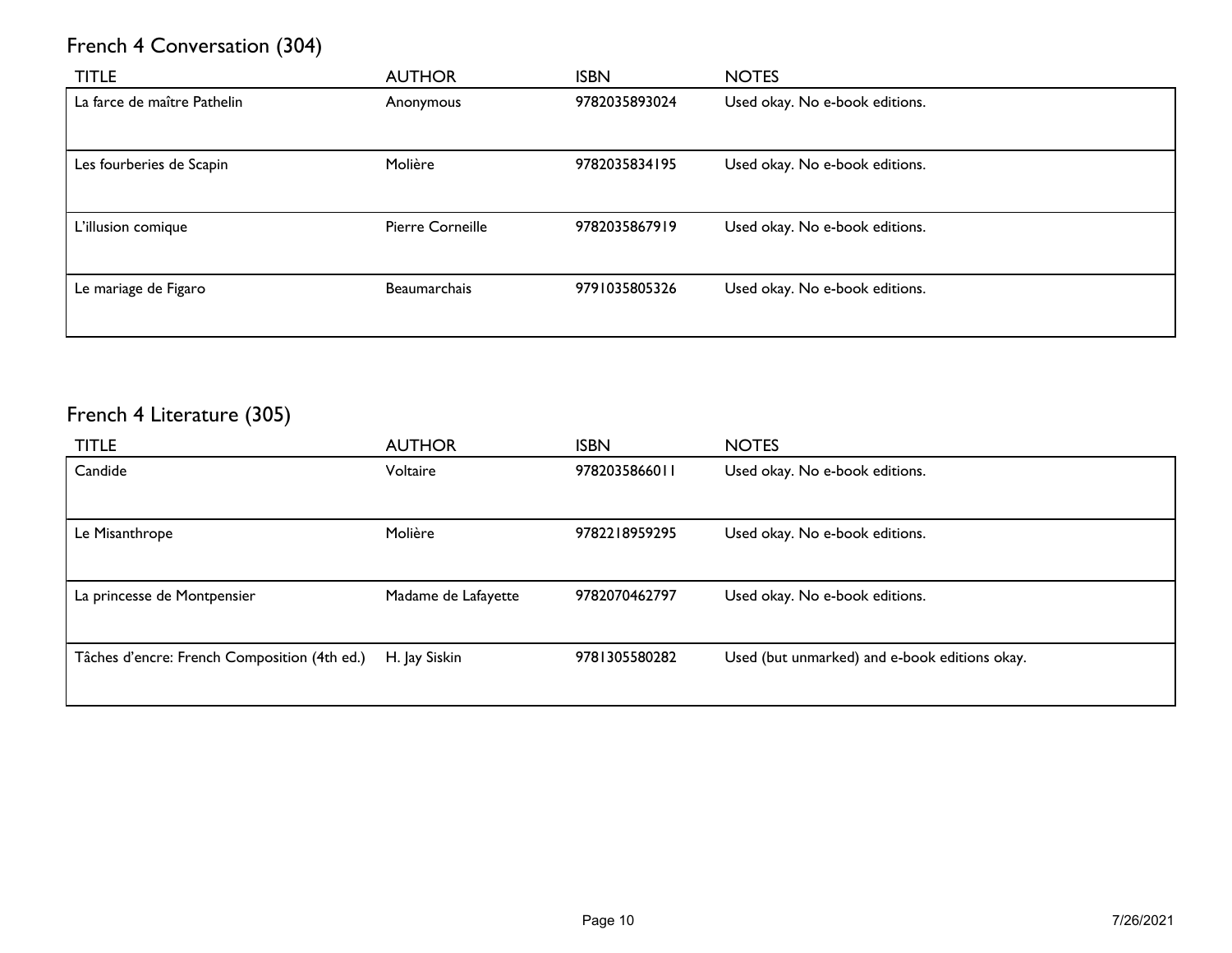Spanish 1 (321)

| <b>TITLE</b>                       | <b>AUTHOR</b> | <b>ISBN</b>   | <b>NOTES</b>                                               |
|------------------------------------|---------------|---------------|------------------------------------------------------------|
| Aula Internacional I               | n/a           | 9788415846772 | Used okay. No e-book editions.                             |
|                                    |               |               |                                                            |
| Aula Internacional I: Grammar and  | n/a           | 9788415846888 | Be sure to purchase the edition with English instructions. |
| vocabulary companion (English ed.) |               |               |                                                            |

# Spanish 2 (322)

| <b>TITLE</b>                   | <b>AUTHOR</b>                           | <b>ISBN</b>   | <b>NOTES</b>                   |
|--------------------------------|-----------------------------------------|---------------|--------------------------------|
| Aventuras Literarias (6th ed.) | Francisco Mena-Ayllón;<br>Ana C. Jarvis | 9780618220830 | Used okay. No e-book editions. |

# Spanish 3 (323)

| <b>TITLE</b> | <b>AUTHOR</b> | <b>ISBN</b> | <b>NOTES</b>                                                                |
|--------------|---------------|-------------|-----------------------------------------------------------------------------|
| Sourcebooks  | n/a           | n/a         | These sourcebooks will be available at school on the first day of<br>class. |

# Spanish 4 Language (326)

| <b>TITLE</b>       | <b>AUTHOR</b>         | <b>ISBN</b>   | <b>NOTES</b>                   |
|--------------------|-----------------------|---------------|--------------------------------|
| 'Azulejo (2nd ed.) | María Kolbert, et al. | 9781938026232 | Used okay. No e-book editions. |
|                    |                       |               |                                |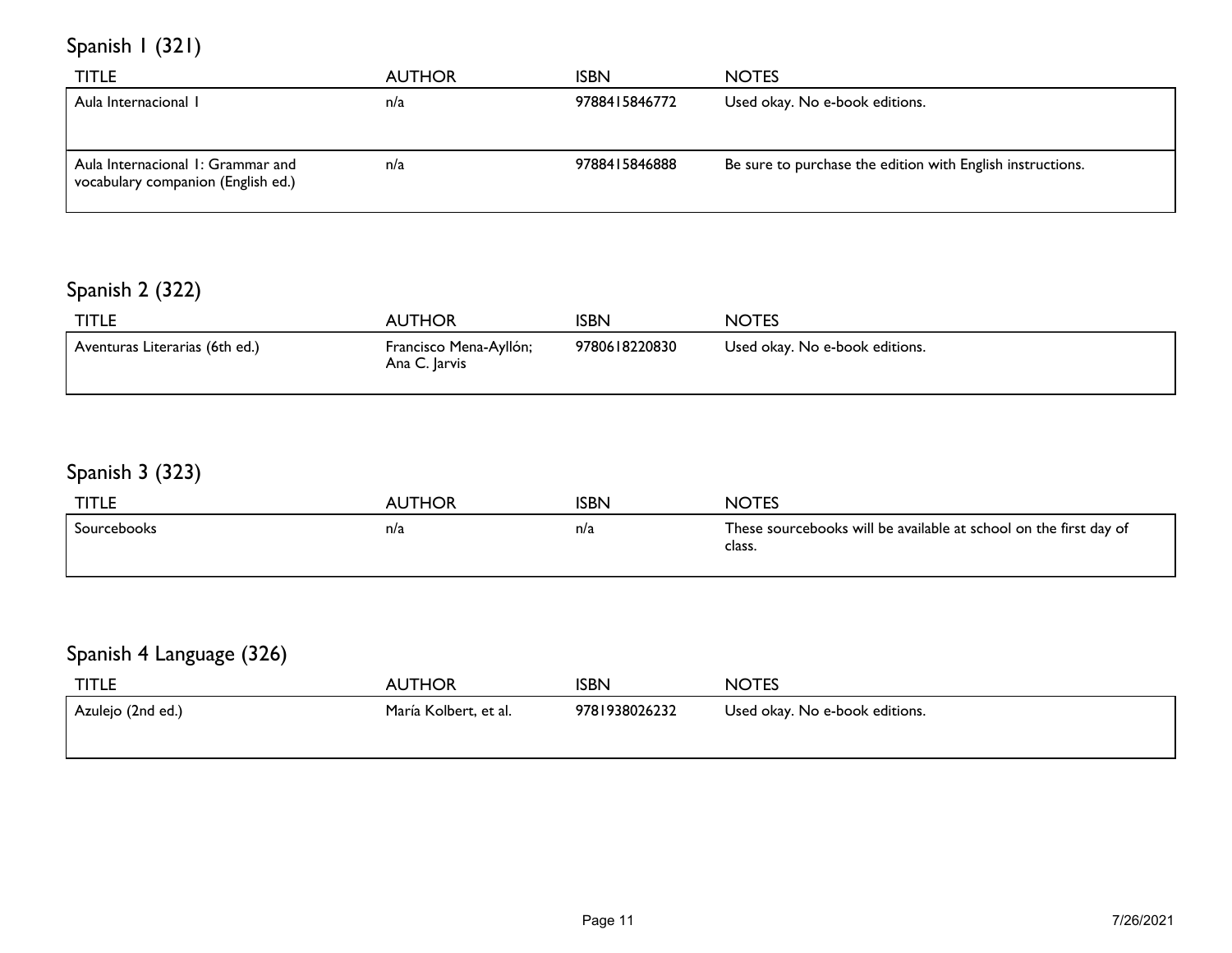# Spanish 4 Literature (327)

| <b>TITLE</b>                    | <b>AUTHOR</b>          | <b>ISBN</b>       | <b>NOTES</b>                |
|---------------------------------|------------------------|-------------------|-----------------------------|
| El Aleph                        | Jorge Luis Borges      | 9780307950949     | No used or e-book editions. |
| Aura                            | <b>Carlos Fuentes</b>  | 9786074451849     | No used or e-book editions. |
| Crónica de una muerta anunciada | Gabriel García Márquez | 9788422698456     | No used or e-book editions. |
| <b>Ficciones</b>                | Jorge Luis Borges      | 9780307950925     | No used or e-book editions. |
| Pedro Páramo                    | Juan Rulfo             | 8437604184 (ASIN) | No used or e-book editions. |
| El túnel                        | Ernesto Sábato         | 9786070751929     | No used or e-book editions. |

# Latin 1 (331)

| <b>TITLE</b>                                                                     | <b>AUTHOR</b>                                | <b>ISBN</b>   | <b>NOTES</b>                   |
|----------------------------------------------------------------------------------|----------------------------------------------|---------------|--------------------------------|
| Wheelock's Latin (7th ed.)                                                       | Frederic M. Wheelock &<br>Richard A. LaFleur | 9780061997228 | Used and e-book editions okay. |
| Vocabulary Cards and Grammatical Forms<br>Summary for Wheelock's Latin (2nd ed.) | Richard A. LaFleur & Brad<br><b>Tillery</b>  | 9780865167711 | Used okay. No e-book editions. |
| 38 Latin Stories                                                                 | Anne H. Groton & James<br>M. May             | 9780865162891 | Used okay. No e-book editions. |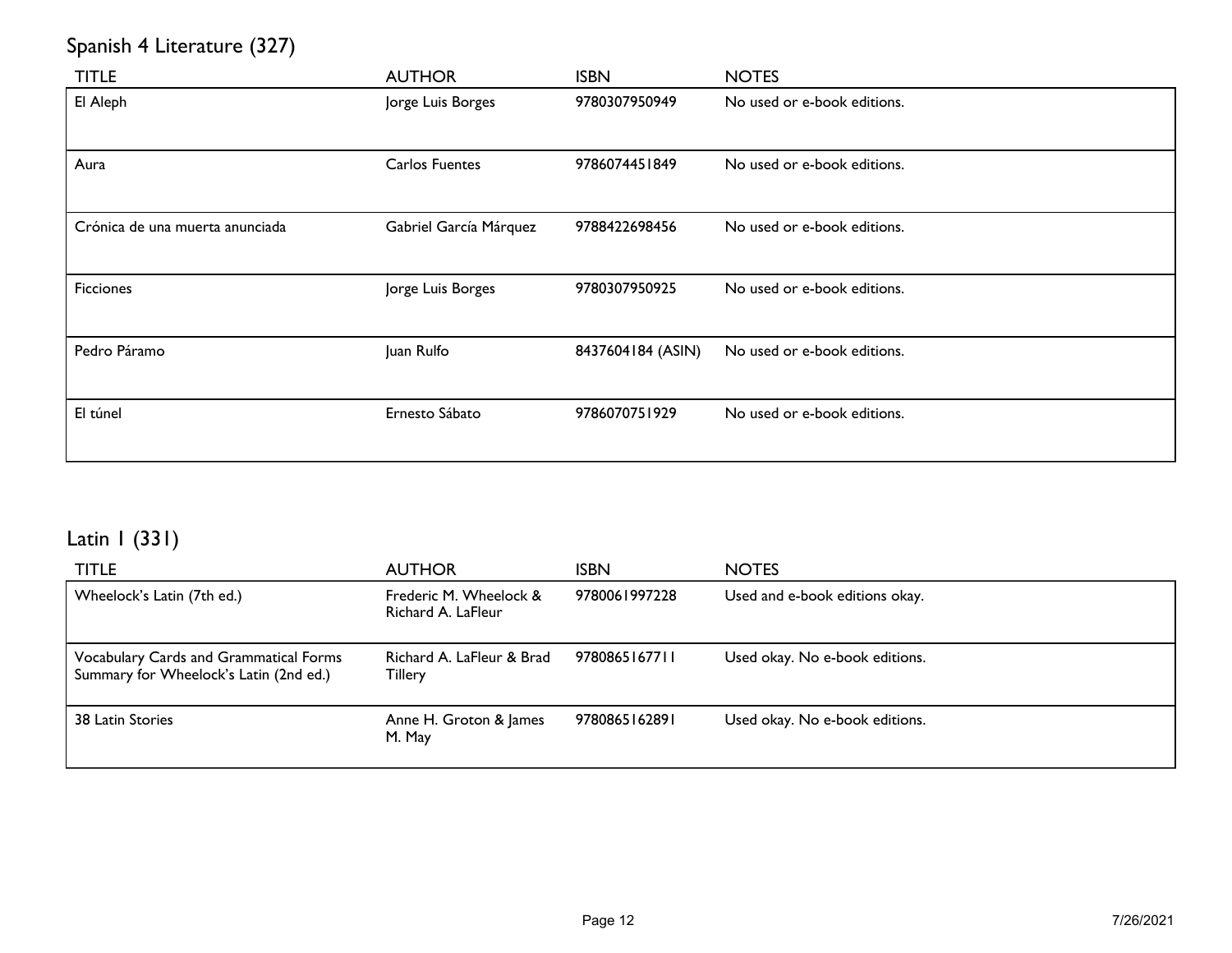# Latin 2 (332)

| <b>TITLE</b>                                                                     | <b>AUTHOR</b>                                | <b>ISBN</b>   | <b>NOTES</b>                                                                               |
|----------------------------------------------------------------------------------|----------------------------------------------|---------------|--------------------------------------------------------------------------------------------|
| Wheelock's Latin (7th ed.)                                                       | Frederic M. Wheelock &<br>Richard A. LaFleur | 9780061997228 | Students who took Latin I last year may reuse this book. Used and<br>e-book editions okay. |
| Vocabulary Cards and Grammatical Forms<br>Summary for Wheelock's Latin (2nd ed.) | Richard A. LaFleur & Brad<br><b>Tillery</b>  | 9780865167711 | Students who took Latin I last year may reuse this book. Used okay;<br>no e-book editions. |
| Fabulae Romanae: Stories of Famous Romans                                        | David Perry & Gilbert<br>Lawall (ed.)        | 9780801309922 | Used okay. No e-book editions. It is very important to get the<br>correct edition.         |
| 38 Latin Stories                                                                 | Anne H. Groton & James<br>M. May             | 9780865162891 | Students who took Latin I last year may reuse this book. Used okay;<br>no e-book editions. |

# Latin 3 (333)

| <b>TITLE</b>                            | <b>AUTHOR</b>   | <b>ISBN</b>   | <b>NOTES</b>                   |
|-----------------------------------------|-----------------|---------------|--------------------------------|
| Ovid: Amores, Metamorphoses: Selections | Ovid            | 9780865164314 | Used okay. No e-book editions. |
|                                         |                 |               |                                |
| The Student's Catullus                  | <b>Catullus</b> | 9780806142326 | Used okay. No e-book editions. |
|                                         |                 |               |                                |
| Pocket Oxford Latin Dictionary          | n/a             | 9780198610052 | Used okay. No e-book editions. |
|                                         |                 |               |                                |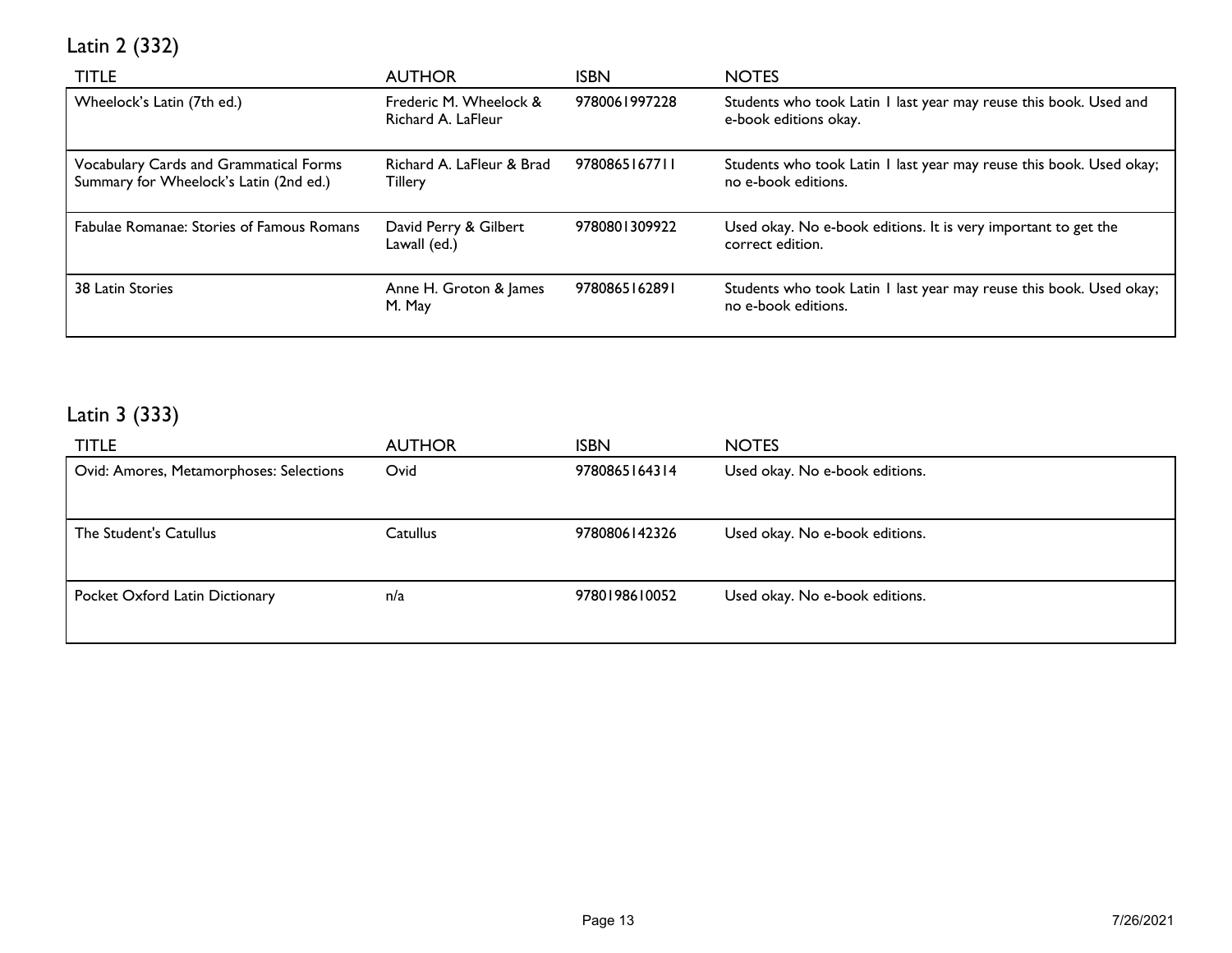Latin 4 (334)

| TITLE                                                           | <b>AUTHOR</b>         | <b>ISBN</b>   | <b>NOTES</b>                                         |
|-----------------------------------------------------------------|-----------------------|---------------|------------------------------------------------------|
| Vergil's Aeneid: Selected Readings from<br>Books 1, 2, 4, and 6 | Vergil (Boyd, trans.) | 9780865167643 | This is the required summer reading for this course. |
| The Aeneid (Fitzgerald trans.)                                  | Vergil                | 0679729526    | Used okay.                                           |
| Caesar: Selections from his Commentarii De<br>Bello Gallico     | Caeser (Mueller, ed.) | 9780865167520 | Used okay.                                           |

# Mandarin I (351)

| TITLE                                                                                               | <b>AUTHOR</b>                  | <b>ISBN</b>   | <b>NOTES</b> |
|-----------------------------------------------------------------------------------------------------|--------------------------------|---------------|--------------|
| Integrated Chinese: Simplified Characters<br>Textbook, Level 1, Part 1 (English and<br>Chinese Ed.) | Yuehua Liu                     | 9780887276385 | Used okay.   |
| Integrated Chinese: Level I, Part I<br>Workbook (English and Chinese Ed.)                           | Yuehua Liu & Tao-chung<br>Yao. | 9780887276408 | Used okay.   |

# Mandarin 2 (352)

| <b>TITLE</b>                                                  | <b>AUTHOR</b>                 | <b>ISBN</b>   | <b>NOTES</b> |
|---------------------------------------------------------------|-------------------------------|---------------|--------------|
| Integrated Chinese: Level 1, Part 2 (Chinese<br>ed.           | Yuehua Liu & Tao-chung<br>Yao | 9780887276705 | Used okay.   |
| Integrated Chinese: Level 1, Part 2<br>Workbook (Chinese ed.) | Yuehua Liu & Tao-chung<br>Yao | 9780887276743 | Used okay.   |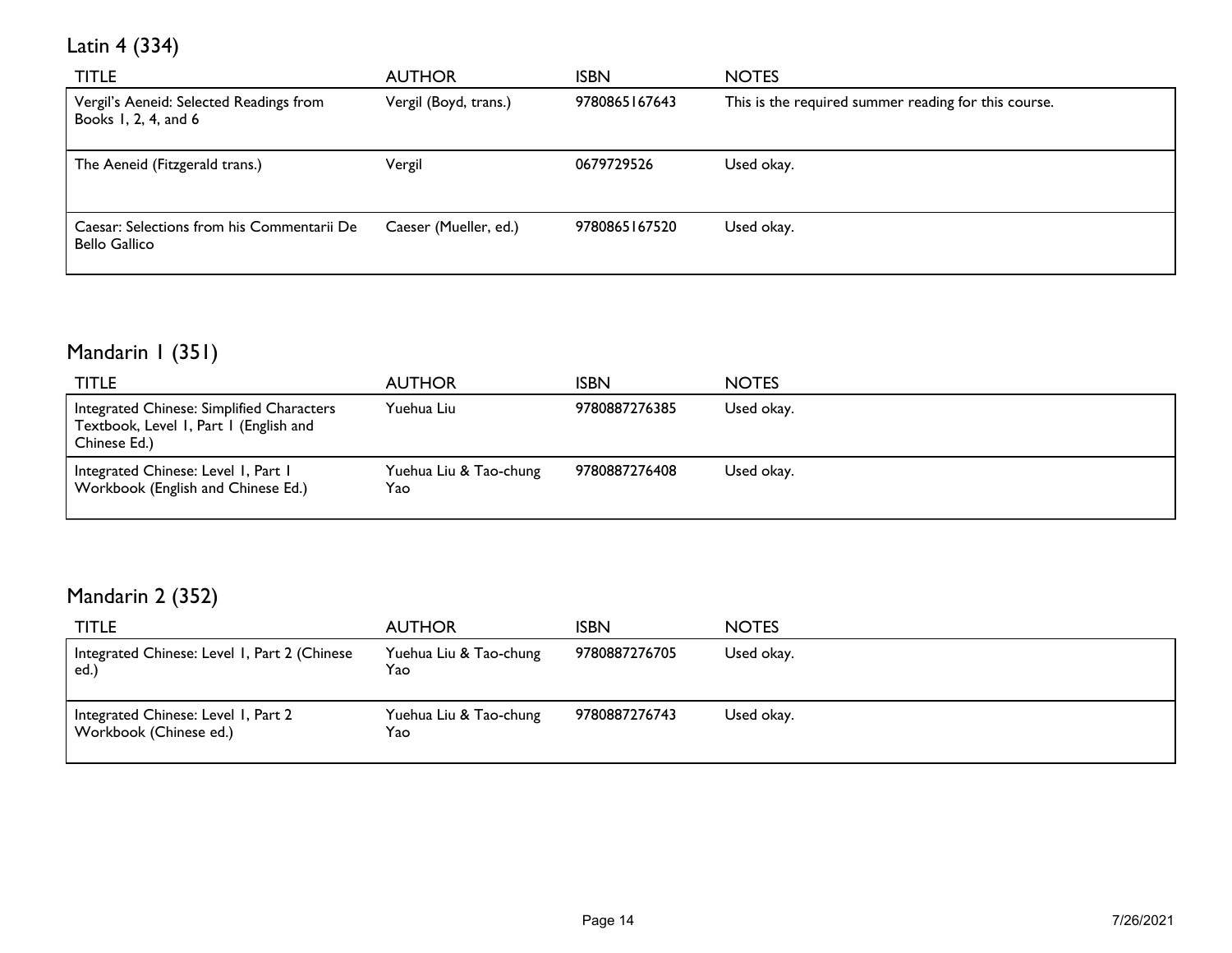# Mandarin 3 (353)

| <b>TITLE</b>                                                  | <b>AUTHOR</b>                 | ISBN          | <b>NOTES</b>                                 |
|---------------------------------------------------------------|-------------------------------|---------------|----------------------------------------------|
| Integrated Chinese: Level 1, Part 2 (Chinese<br>ed.           | Yuehua Liu & Tao-chung<br>Yao | 9780887276705 | Feel free to reuse textbook from Mandarin 2. |
| Integrated Chinese: Level 1, Part 2<br>Workbook (Chinese ed.) | Yuehua Liu & Tao-chung<br>Yao | 9780887276743 | Used okay.                                   |

#### Mandarin 4 (354)

| <b>TITLE</b>                                                  | <b>AUTHOR</b>                 | <b>ISBN</b>   | <b>NOTES</b>                                 |
|---------------------------------------------------------------|-------------------------------|---------------|----------------------------------------------|
| Integrated Chinese: Level 1, Part 2 (Chinese<br>ed.           | Yuehua Liu & Tao-chung<br>Yao | 9780887276705 | Feel free to reuse textbook from Mandarin 3. |
| Integrated Chinese: Level 1, Part 2<br>Workbook (Chinese ed.) | Yuehua Liu & Tao-chung<br>Yao | 9780887276743 | Used okay.                                   |

#### Mandarin 5 (355)

| <b>TITLE</b>                           | <b>AUTHOR</b> | <b>ISBN</b>   | <b>NOTES</b> |
|----------------------------------------|---------------|---------------|--------------|
| <sup>'</sup> 窗边的小豆豆 (Doudou by Window) | Heiliu Chezi  | 9787544250580 | Used okay.   |
|                                        |               |               |              |

#### The Nature and Purposes of Education (401)

| <b>TITLE</b>                   | <b>AUTHOR</b> | <b>ISBN</b>   | <b>NOTES</b>                |
|--------------------------------|---------------|---------------|-----------------------------|
| The Smartest Kids in the World | Amanda Ripley | 9781451654431 | No used or e-book editions. |
|                                |               |               |                             |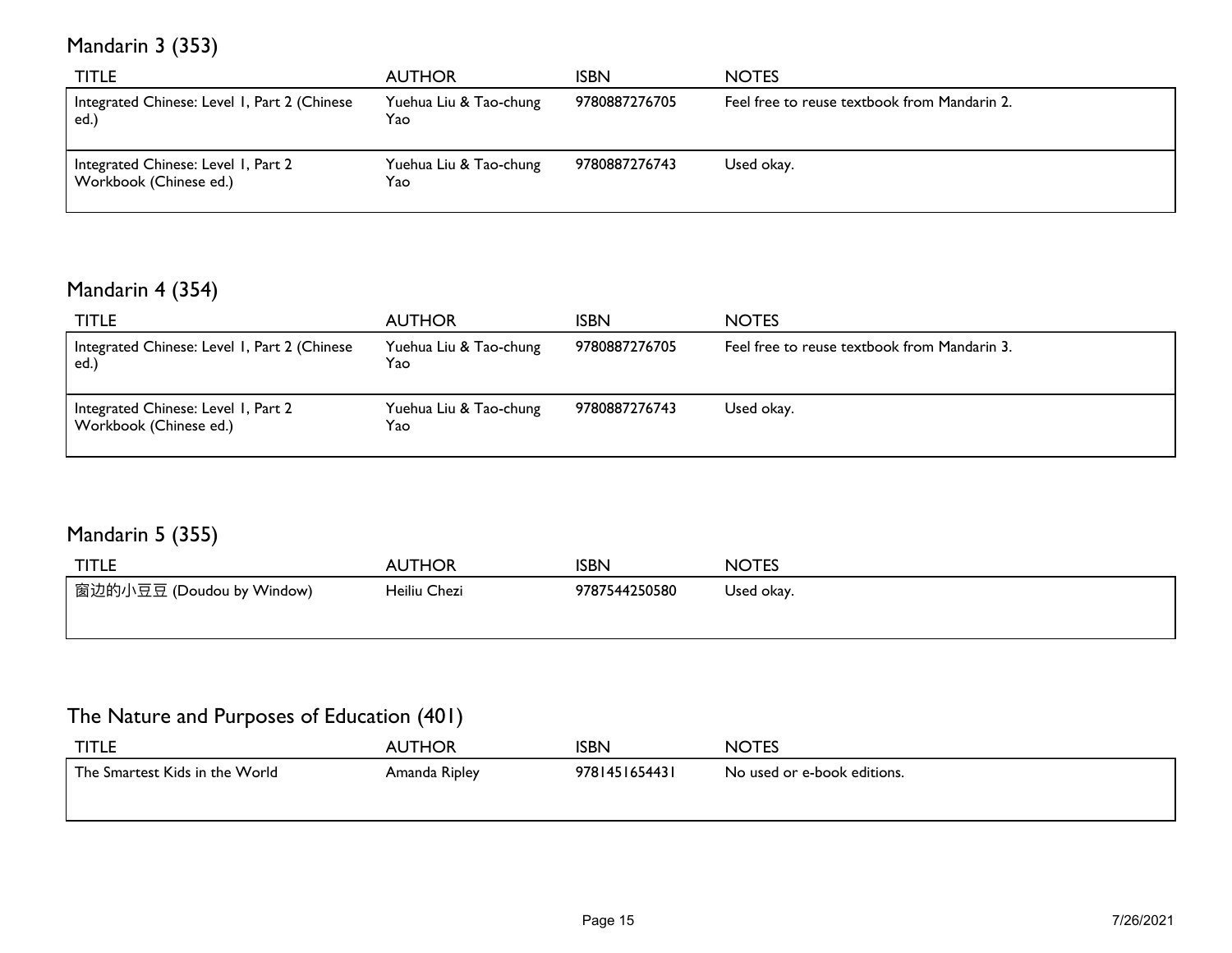#### Topics in Education Policy and Politics (402)

| <b>TITLE</b>                   | AUTHOR        | ISBN          | <b>NOTES</b>                |
|--------------------------------|---------------|---------------|-----------------------------|
| The Smartest Kids in the World | Amanda Ripley | 9781451654431 | No used or e-book editions. |
|                                |               |               |                             |

#### Introduction to Psychology (421)

| <b>TITLE</b>         | <b>AUTHOR</b>         | <b>ISBN</b>   | <b>NOTES</b>                                              |
|----------------------|-----------------------|---------------|-----------------------------------------------------------|
| High Wind in Jamaica | <b>Richard Hughes</b> | 9780940322158 | This is the required summer reading book for this course. |
|                      |                       |               |                                                           |
| The Bluest Eye       | <b>Toni Morrison</b>  | 9780307278449 | Used okay. No e-book editions.                            |
|                      |                       |               |                                                           |
| My Brilliant Friend  | Elena Ferrante        | 9781609450786 | Used okay. No e-book editions.                            |
|                      |                       |               |                                                           |
|                      |                       |               |                                                           |

#### Film Analysis: World Cinema (432)

| <b>TITLE</b>                         | <b>AUTHOR</b>                        | <b>ISBN</b>   | <b>NOTES</b>                   |
|--------------------------------------|--------------------------------------|---------------|--------------------------------|
| Film Art: An Introduction (12th ed.) | David Bordwell & Kristin<br>Thompson | 9781260565669 | Used okay. No e-book editions. |

#### Biology 1 (501)

| <b>TITLE</b>                                              | <b>AUTHOR</b> | ISBN          | <b>NOTES</b>                   |
|-----------------------------------------------------------|---------------|---------------|--------------------------------|
| Biology: Concepts and Applications (10th ed.) Cecie Starr |               | 9781337094825 | Used okay. No e-book editions. |
|                                                           |               |               |                                |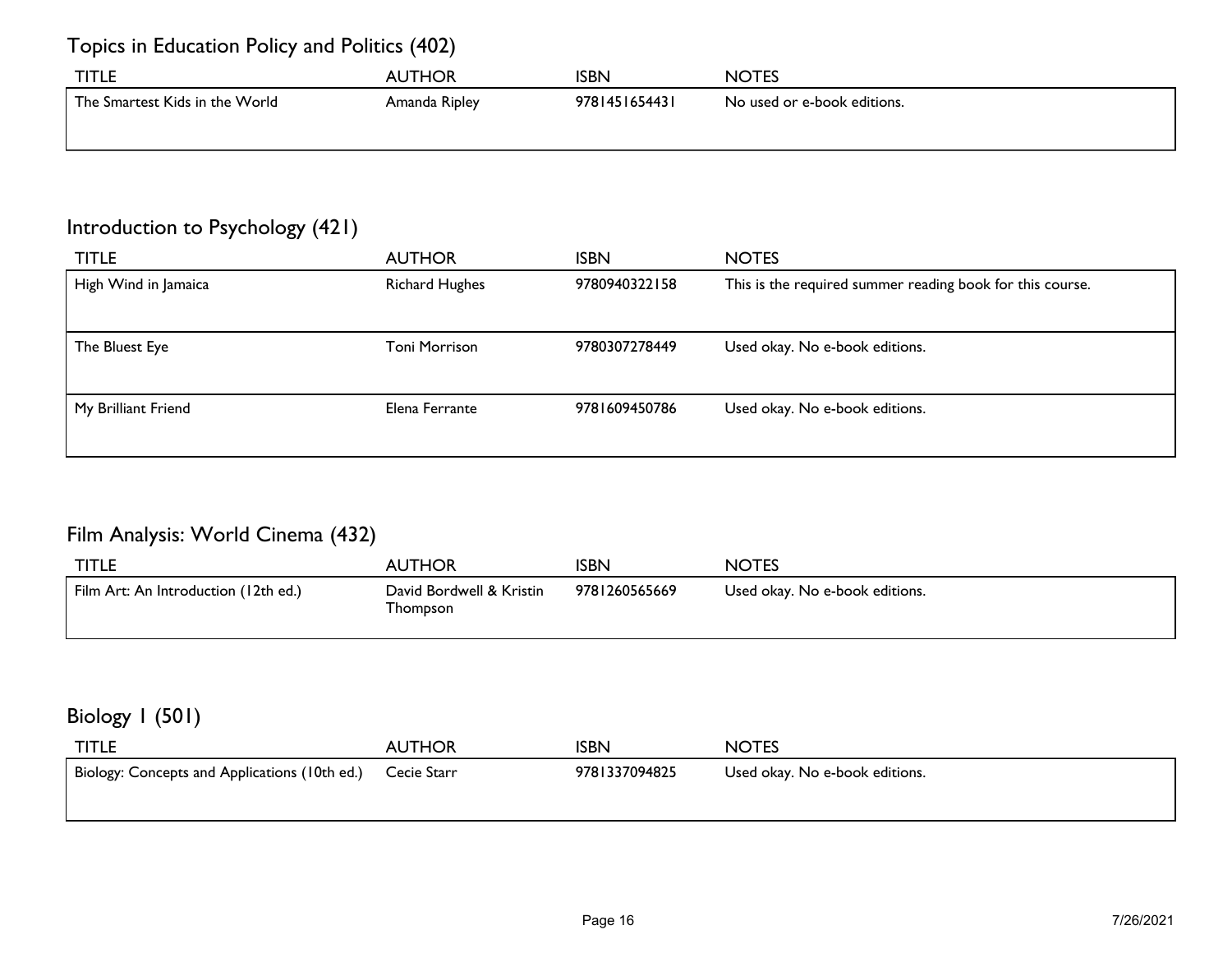Biology 2 (502)

| <b>TITLE</b>                | <b>AUTHOR</b>     | ISBN          | <b>NOTES</b>                   |
|-----------------------------|-------------------|---------------|--------------------------------|
| Campbell Biology (11th ed.) | Lisa Urry, et al. | 9780134093413 | Used and e-book editions okay. |
|                             |                   |               |                                |

#### Advanced Topics in Anatomy & Physiology (507)

| <b>TITLE</b>                                                      | <b>AUTHOR</b>                     | <b>ISBN</b>   | <b>NOTES</b>                   |
|-------------------------------------------------------------------|-----------------------------------|---------------|--------------------------------|
| <b>Essentials of Human Anatomy &amp; Physiology</b><br>(12th ed.) | Elaine Marieb & Suzanne<br>Keller | 9780134395326 | Used okay. No e-book editions. |

#### Chemistry 1 Advanced (521)

| <b>TITLE</b>                                  | <b>AUTHOR</b>                  | <b>ISBN</b>   | <b>NOTES</b>                            |
|-----------------------------------------------|--------------------------------|---------------|-----------------------------------------|
| Chemistry (12th ed.)                          | Raymond Chang & Ken<br>Goldsby | 9780078021510 | Used and e-book editions okay.          |
| <b>Student Solutions Manual for Chemistry</b> | Raymond Chang & Ken<br>Goldsby | 9781259286223 | This book is recommended, not required. |

#### Chemistry 1 (522)

| <b>TITLE</b>                           | <b>AUTHOR</b>                  | ISBN          | <b>NOTES</b>                            |
|----------------------------------------|--------------------------------|---------------|-----------------------------------------|
| Chemistry (12th ed.)                   | Raymond Chang & Ken<br>Goldsby | 9780078021510 | Used and e-book editions okay.          |
| Student Solutions Manual for Chemistry | Raymond Chang & Ken<br>Goldsby | 9781259286223 | This book is recommended, not required. |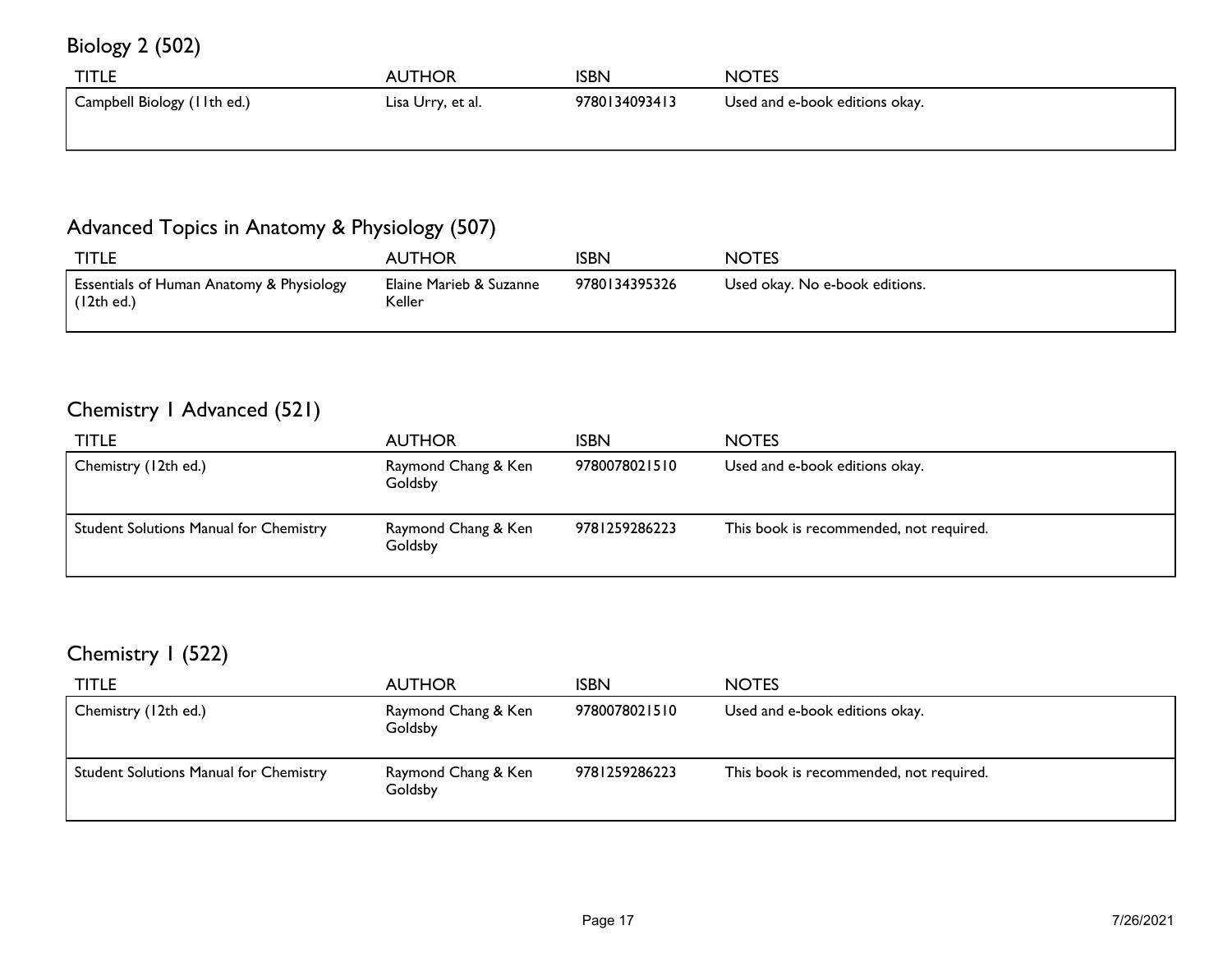#### Chemistry 2 (523)

| <b>TITLE</b>                                  | <b>AUTHOR</b>                  | ISBN          | <b>NOTES</b>                                                                                          |
|-----------------------------------------------|--------------------------------|---------------|-------------------------------------------------------------------------------------------------------|
| Chemistry (12th ed.)                          | Raymond Chang & Ken<br>Goldsby | 9780078021510 | You may reuse your copy from Chemistry I if it is the same edition.<br>Used and e-book editions okay. |
| <b>Student Solutions Manual for Chemistry</b> | Raymond Chang & Ken<br>Goldsby | 9781259286223 | This book is recommended, not required.                                                               |

#### The Science of Materials (526)

| <b>TITLE</b>                              | <b>AUTHOR</b> | <b>ISBN</b> | <b>NOTES</b> |  |  |
|-------------------------------------------|---------------|-------------|--------------|--|--|
| There are no course books for this class. |               |             |              |  |  |
|                                           |               |             |              |  |  |
|                                           |               |             |              |  |  |

#### Computer Science 1: The Design of Computer Programs (531)

| <b>TITLE</b>                                                                                                                           | <b>AUTHOR</b> | <b>ISBN</b> | <b>NOTES</b> |
|----------------------------------------------------------------------------------------------------------------------------------------|---------------|-------------|--------------|
| There are no course books for this class. If<br>you are in CS I and your primary computer is<br>a Chromebook, please email Mr. Singer. |               |             |              |

#### Computer Science 3: The Theory of Computer Science (537)

| <b>TITLE</b>                                           | <b>AUTHOR</b>         | <b>ISBN</b>   | <b>NOTES</b>                   |
|--------------------------------------------------------|-----------------------|---------------|--------------------------------|
| Introduction to the Theory of Computation<br>(3rd ed.) | Michael Sipser        | 9781133187790 | Used okay. No e-book editions. |
| Mathematics: A Discrete Introduction (2nd<br>ed.)      | Edward A. Scheinerman | 9780534398989 | Used okay. No e-book editions. |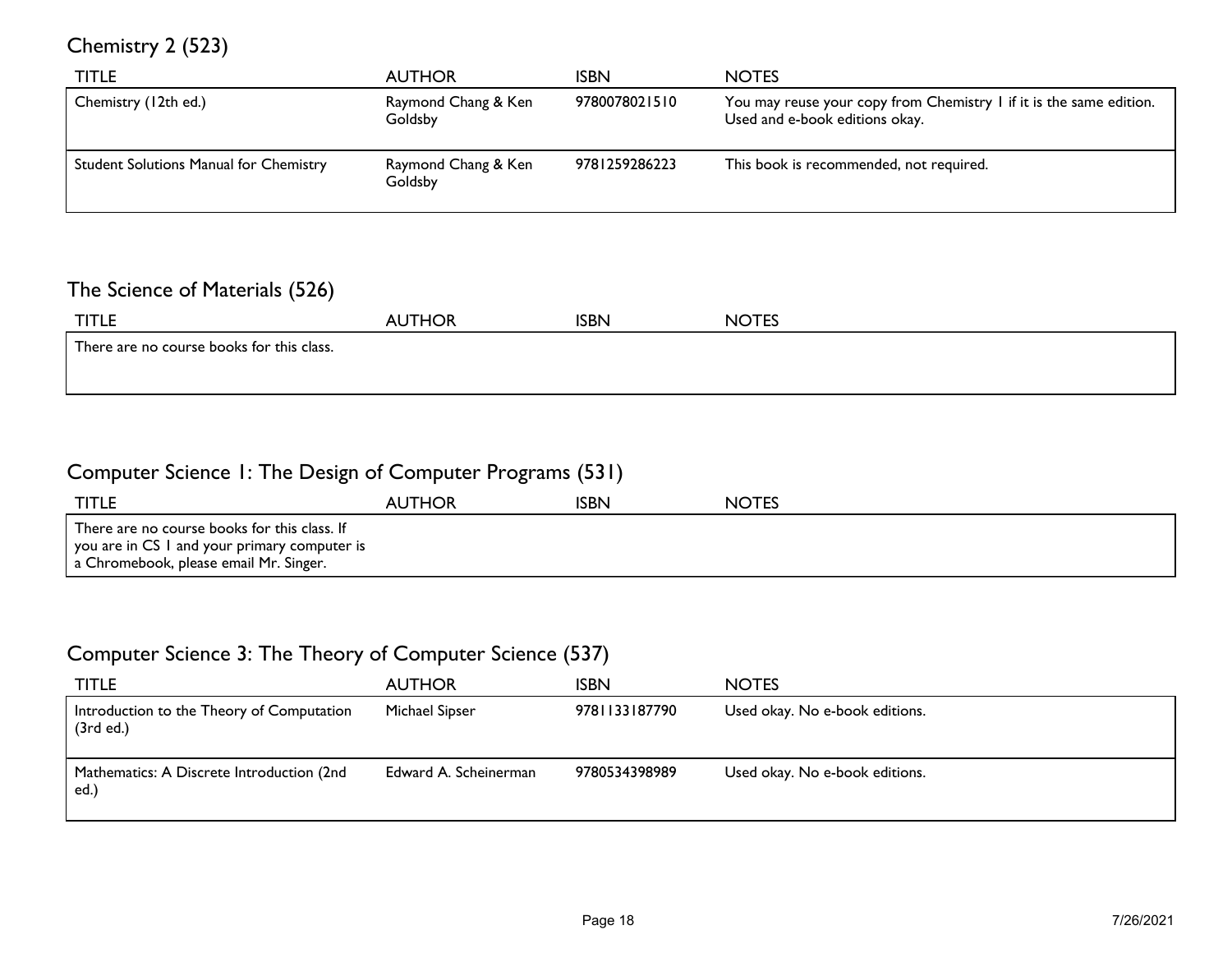# Physics 1 (541)

| <b>TITLE</b>                         | <b>AUTHOR</b>                                         | <b>ISBN</b> | <b>NOTES</b>                                    |
|--------------------------------------|-------------------------------------------------------|-------------|-------------------------------------------------|
| Physics (9th ed.)                    | John D. Cutnell & Kenneth 9780470879528<br>W. Johnson |             | Used okay.                                      |
| Student Solutions Manual for Physics | John D. Cutnell & Kenneth 9780470879566<br>W. Johnson |             | Used okay.                                      |
| Graph paper                          | n/a                                                   | n/a         | Please have graph paper available for homework. |

# Physics 1 Accelerated (551)

| <b>TITLE</b>                                    | <b>AUTHOR</b>       | ISBN          | <b>NOTES</b> |
|-------------------------------------------------|---------------------|---------------|--------------|
| Physics: Principles with Applications (7th ed.) | Douglas C. Giancoli | 9780321625922 | Used okay.   |
|                                                 |                     |               |              |

#### Physics 1 Advanced (552)

| <b>TITLE</b>                          | <b>AUTHOR</b>                        | <b>ISBN</b>   | <b>NOTES</b>                   |
|---------------------------------------|--------------------------------------|---------------|--------------------------------|
| University Physics, Vol. 1 (14th ed.) | Hugh D. Young & Roger<br>A. Freedman | 9780133978049 | Used okay. No e-book editions. |

#### Physics 2 (553)

| <b>TITLE</b>                          | <b>AUTHOR</b>                        | <b>ISBN</b>   | <b>NOTES</b>                   |
|---------------------------------------|--------------------------------------|---------------|--------------------------------|
| University Physics, Vol. 2 (14th ed.) | Hugh D. Young & Roger<br>A. Freedman | 9780133978001 | Used okay. No e-book editions. |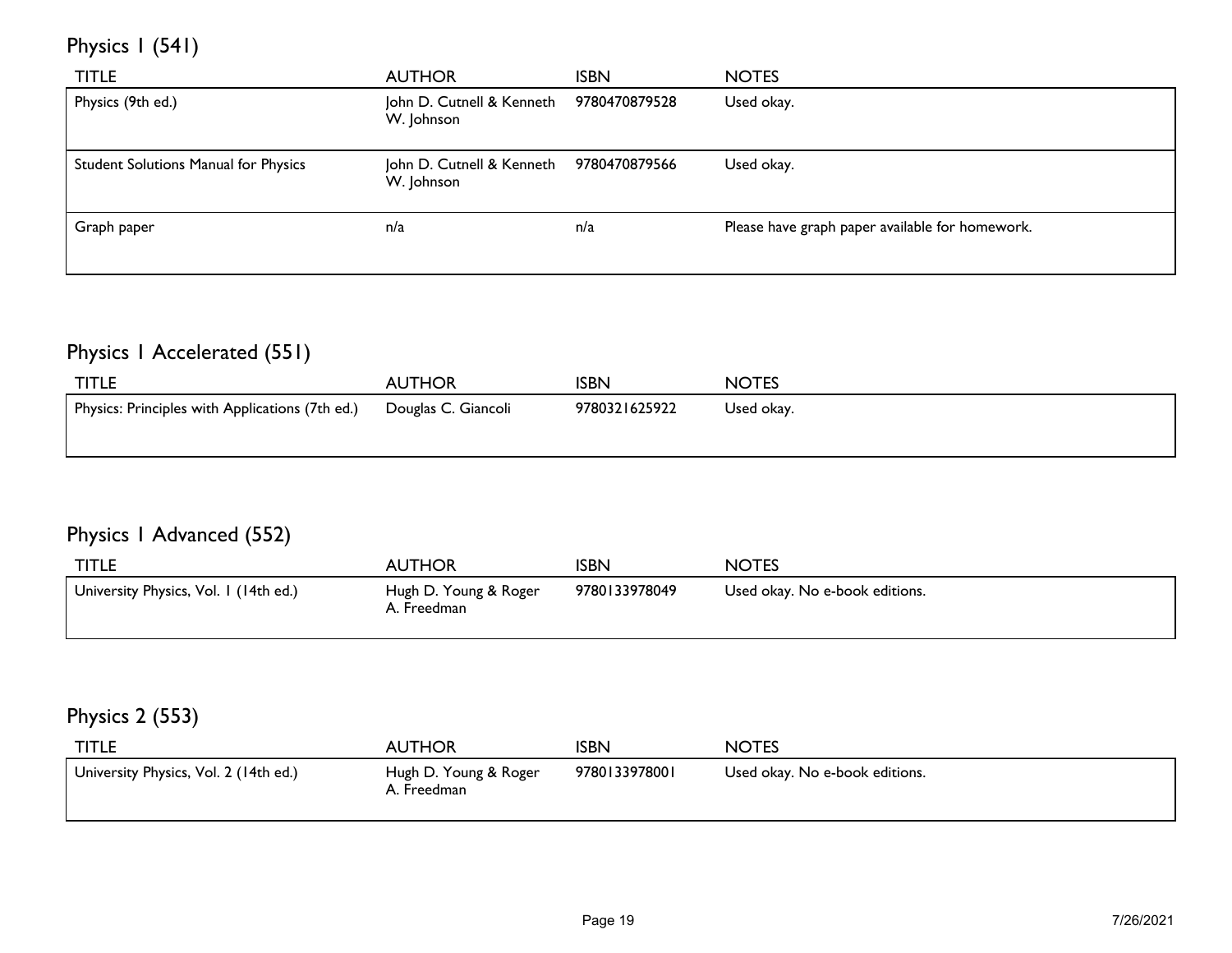#### Theory of Relativity (557)

| <b>TITLE</b>                                                          | <b>AUTHOR</b>   | <b>ISBN</b>   | <b>NOTES</b>                                    |
|-----------------------------------------------------------------------|-----------------|---------------|-------------------------------------------------|
| Relativity: The Special and General Theory<br>(100th Anniversary Ed.) | Albert Einstein | 9780691191812 | Used okay. No e-book editions.                  |
| Special Relativity: For the Enthusiastic<br>Beginner                  | David J. Morin  | 9781542323512 | Used okay. No e-book editions.                  |
| Graph paper                                                           | n/a             | n/a           | Please have graph paper available for homework. |

# Geometry Advanced (601)

| <b>TITLE</b>                                                | <b>AUTHOR</b> | ISBN | <b>NOTES</b>                                              |
|-------------------------------------------------------------|---------------|------|-----------------------------------------------------------|
| I A Course on Geometry: After Euclid and his<br>Descendents | Farhad Riahi  | n/a  | This textbook will be provided in PDF format to students. |

#### Geometry (602)

| <b>TITLE</b>                          | <b>AUTHOR</b>                          | <b>ISBN</b>   | <b>NOTES</b> |
|---------------------------------------|----------------------------------------|---------------|--------------|
| A Course in Geometry: Plane and Solid | Arthur W. Weeks &<br>lackson B. Adkins | 9781881764069 | Used okay.   |

#### Intermediate Algebra (610)

| <b>TITLE</b>                                     | <b>AUTHOR</b>                         | <b>ISBN</b>  | <b>NOTES</b>                   |
|--------------------------------------------------|---------------------------------------|--------------|--------------------------------|
| Elementary and Intermediate Algebra (5th<br>ed.) | Alan S. Tussy & R. David<br>Gustafson | 978111567682 | Used okay. No e-book editions. |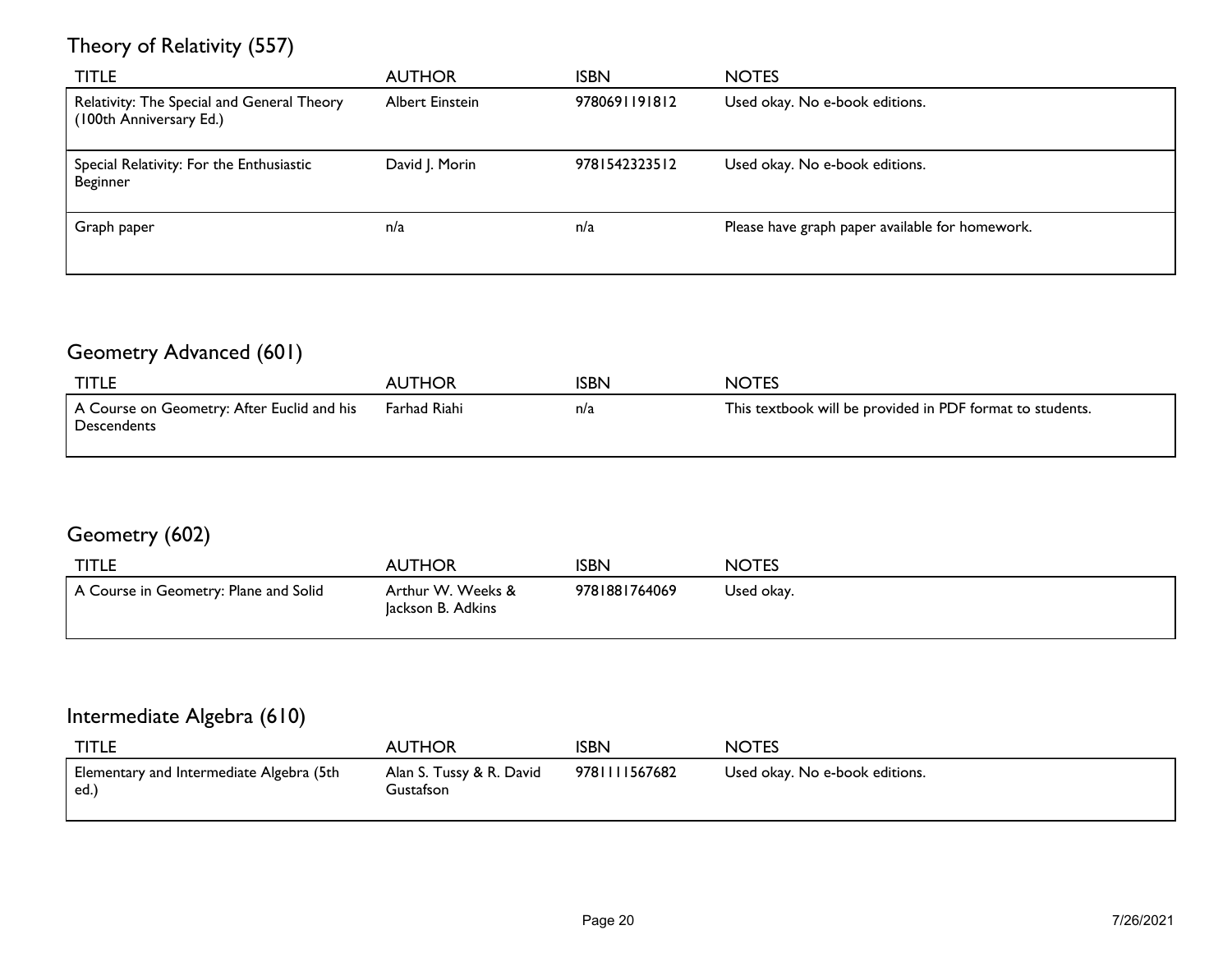#### Algebra 2/Precalculus Advanced (615)

| <b>TITLE</b>                                                          | <b>AUTHOR</b>   | ISBN          | <b>NOTES</b>                                                                   |
|-----------------------------------------------------------------------|-----------------|---------------|--------------------------------------------------------------------------------|
| College Algebra and Trigonometry: A Unit<br>Circle Approach (6th ed.) | Mark Dugopolski | 9780321916525 | Used okay. No e-book editions. Note: this is a new edition of the<br>textbook. |

#### Algebra 2/Precalculus (616)

| <b>TITLE</b>                                                          | <b>AUTHOR</b>   | ISBN          | <b>NOTES</b>                                                                   |
|-----------------------------------------------------------------------|-----------------|---------------|--------------------------------------------------------------------------------|
| College Algebra and Trigonometry: A Unit<br>Circle Approach (6th ed.) | Mark Dugopolski | 9780321916525 | Used okay. No e-book editions. Note: this is a new edition of the<br>textbook. |

#### Calculus 1 Advanced (622)

| <b>TITLE</b>                                                 | AUTHOR        | ISBN          | <b>NOTES</b>                                                           |
|--------------------------------------------------------------|---------------|---------------|------------------------------------------------------------------------|
| Single Variable Calculus: Early<br>Transcendentals (6th ed.) | lames Stewart | 9780495011699 | This is an older edition of the textbook; it is available used online. |

#### Calculus 1 (623)

| <b>TITLE</b>                                                | AUTHOR                              | <b>ISBN</b>   | <b>NOTES</b> |
|-------------------------------------------------------------|-------------------------------------|---------------|--------------|
| Calculus I with Precalculus: A One-Year<br>Course (2nd ed.) | Ron Larson & Robert P.<br>Hostetler | 9780618568062 | Used okay.   |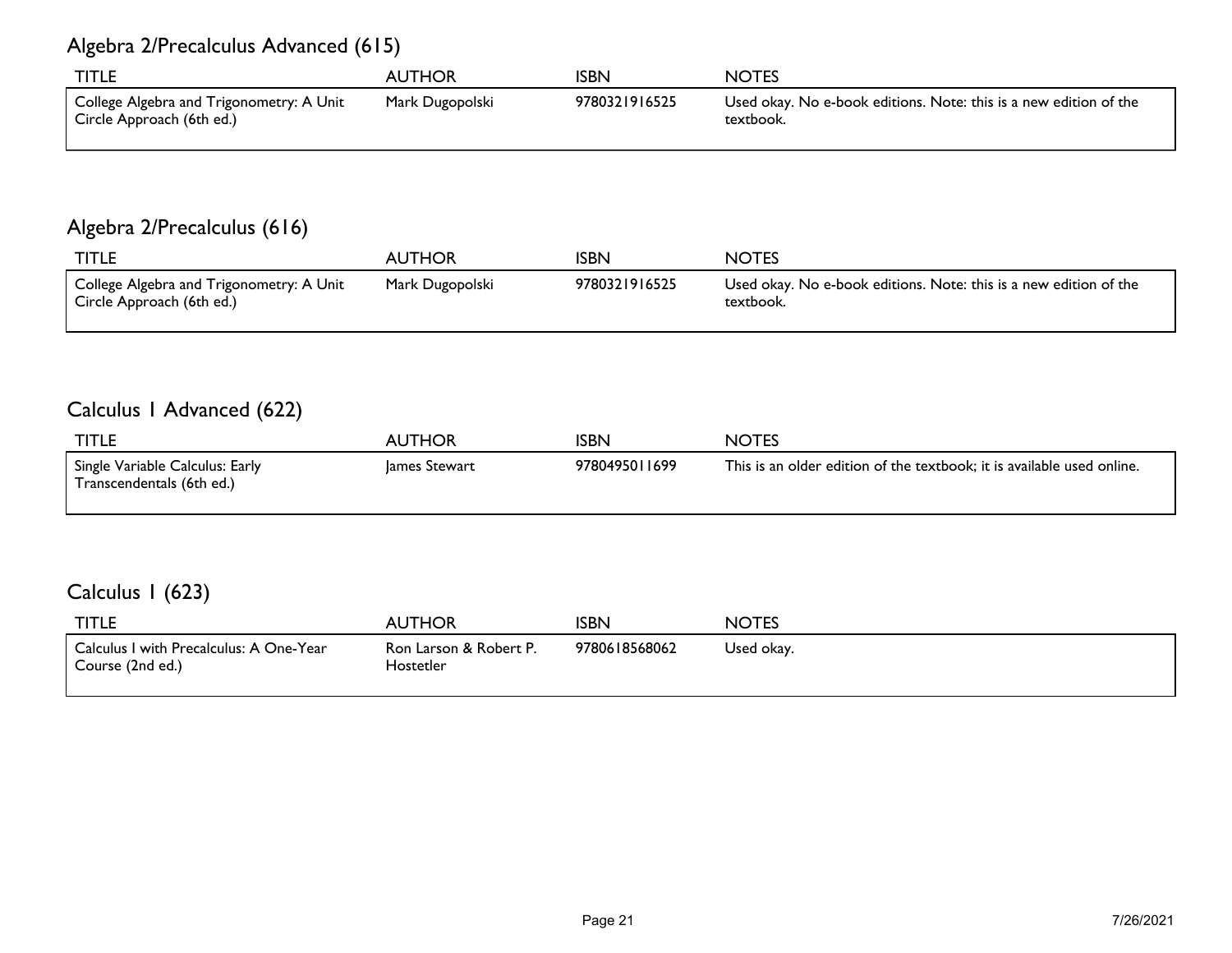# Calculus 2 (631)

| <b>TITLE</b>                                                    | <b>AUTHOR</b> | <b>ISBN</b>   | <b>NOTES</b> |
|-----------------------------------------------------------------|---------------|---------------|--------------|
| Single Variable Calculus: Early<br>Transcendentals (8th ed.)    | James Stewart | 9781305270336 | Used okay.   |
| Student Solutions Manual for Single Variable<br><b>Calculus</b> | James Stewart | 9781305272422 | Used okay.   |

#### Theoretical Calculus (632)

| <b>TITLE</b>       | <b>AUTHOR</b>  | <b>ISBN</b>   | <b>NOTES</b> |
|--------------------|----------------|---------------|--------------|
| Calculus (4th ed.) | Michael Spivak | 9780914098911 | Used okay.   |
|                    |                |               |              |

#### Multivariable Calculus (634)

| <b>TITLE</b>                     | <b>AUTHOR</b> | <b>ISBN</b>   | <b>NOTES</b> |
|----------------------------------|---------------|---------------|--------------|
| Multivariable Calculus (7th ed.) | James Stewart | 9780538497879 | Used okay.   |
|                                  |               |               |              |

#### Statistics (Half-credit) (642)

| <b>TITLE</b>                        | <b>AUTHOR</b>      | ISBN          | <b>NOTES</b>                   |
|-------------------------------------|--------------------|---------------|--------------------------------|
| Stats: Modeling the World (5th ed.) | David Bock, et al. | 9780134685762 | Used okay. No e-book editions. |
|                                     |                    |               |                                |